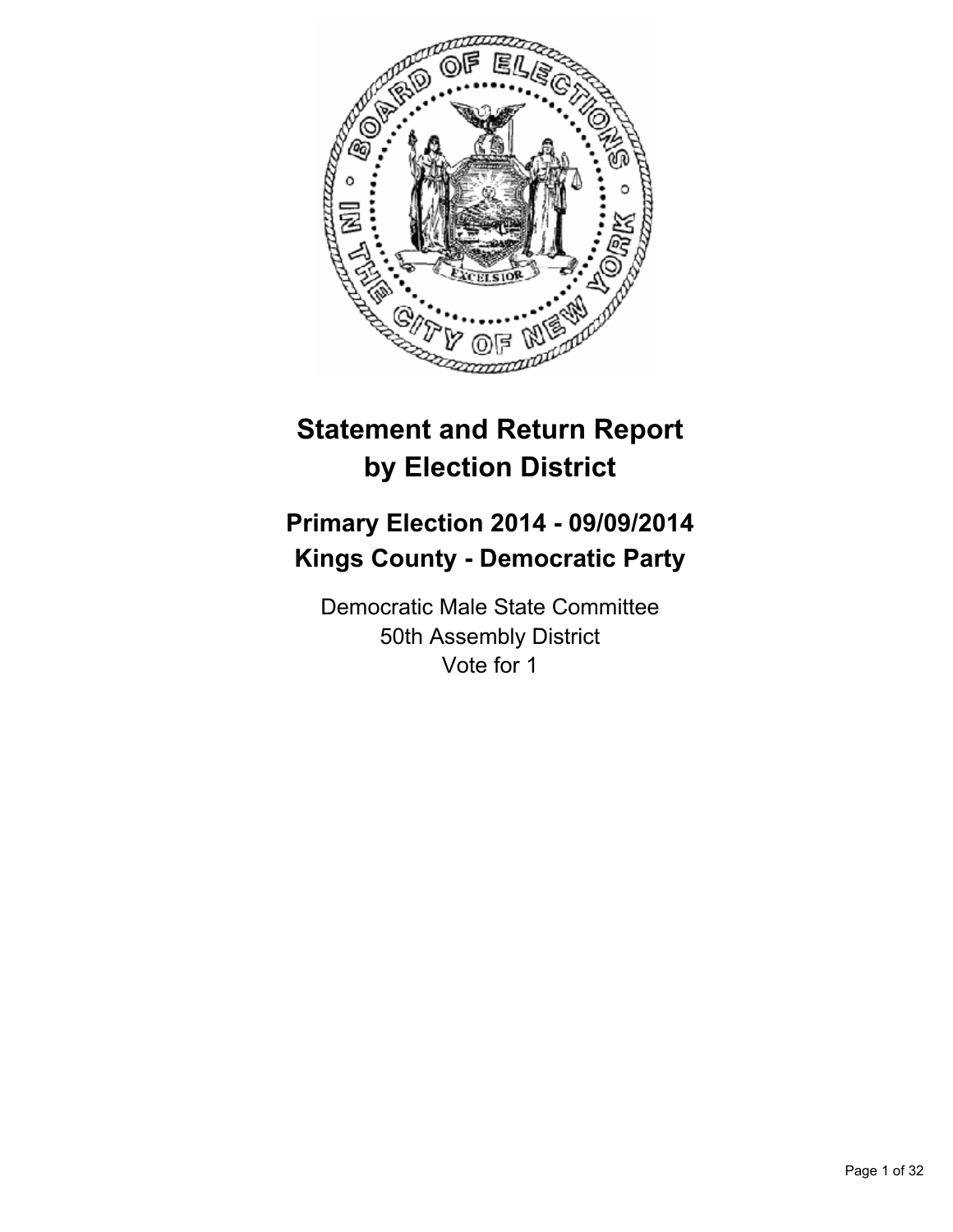

| PUBLIC COUNTER                                           | 42 |
|----------------------------------------------------------|----|
| <b>EMERGENCY</b>                                         | 0  |
| ABSENTEE/MILITARY                                        | 0  |
| <b>FEDERAL</b>                                           | 0  |
| <b>AFFIDAVIT</b>                                         | 0  |
| <b>Total Ballots</b>                                     | 42 |
| Less - Inapplicable Federal/Special Presidential Ballots | 0  |
| <b>Total Applicable Ballots</b>                          | 42 |
| <b>NICK RIZZO</b>                                        | 5  |
| <b>MICHAEL BRIENZA</b>                                   | 14 |
| <b>Total Votes</b>                                       | 19 |
| Unrecorded                                               | 23 |

## **002/50**

| <b>PUBLIC COUNTER</b>                                    | 39 |
|----------------------------------------------------------|----|
| <b>EMERGENCY</b>                                         | 0  |
| ABSENTEE/MILITARY                                        | 2  |
| <b>FEDERAL</b>                                           | 0  |
| AFFIDAVIT                                                | 0  |
| <b>Total Ballots</b>                                     | 41 |
| Less - Inapplicable Federal/Special Presidential Ballots | 0  |
| <b>Total Applicable Ballots</b>                          | 41 |
| NICK RIZZO                                               | 29 |
| <b>MICHAEL BRIENZA</b>                                   | 5  |
| UNATTRIBUTABLE WRITE-IN (WRITE-IN)                       | 2  |
| <b>Total Votes</b>                                       | 36 |
| Unrecorded                                               | 5  |

| <b>PUBLIC COUNTER</b>                                    | 32 |
|----------------------------------------------------------|----|
| <b>EMERGENCY</b>                                         | 0  |
| ABSENTEE/MILITARY                                        | 0  |
| <b>FEDERAL</b>                                           | 0  |
| AFFIDAVIT                                                | 0  |
| <b>Total Ballots</b>                                     | 32 |
| Less - Inapplicable Federal/Special Presidential Ballots | 0  |
| <b>Total Applicable Ballots</b>                          | 32 |
| NICK RIZZO                                               | 23 |
| <b>MICHAEL BRIENZA</b>                                   | 2  |
| SANFORD COKER III (WRITE-IN)                             | 2  |
| <b>Total Votes</b>                                       | 27 |
| Unrecorded                                               | 5  |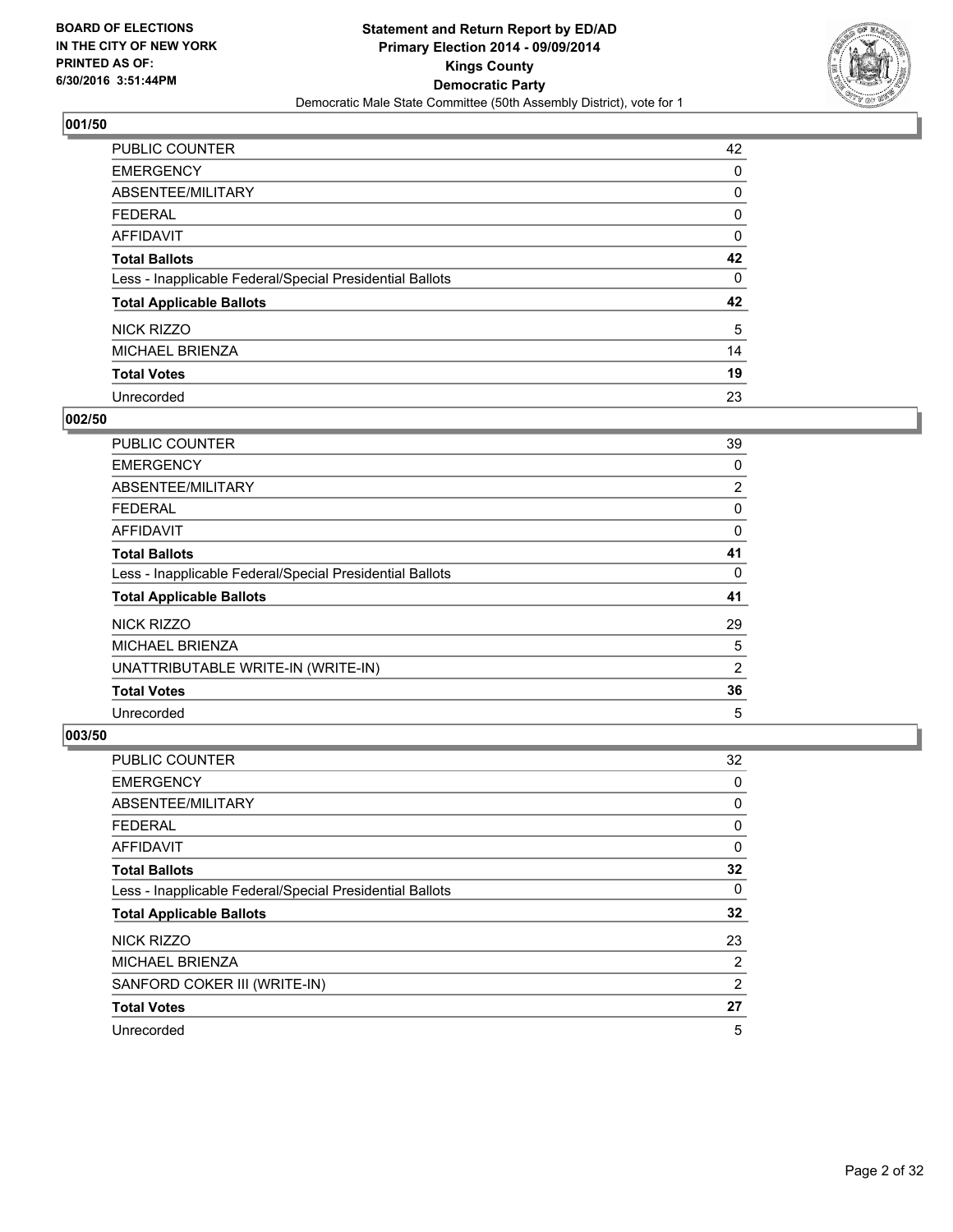

| PUBLIC COUNTER                                           | 10 |
|----------------------------------------------------------|----|
| <b>EMERGENCY</b>                                         | 0  |
| ABSENTEE/MILITARY                                        | 0  |
| <b>FEDERAL</b>                                           | 0  |
| <b>AFFIDAVIT</b>                                         | 0  |
| <b>Total Ballots</b>                                     | 10 |
| Less - Inapplicable Federal/Special Presidential Ballots | 0  |
| <b>Total Applicable Ballots</b>                          | 10 |
| NICK RIZZO                                               | 8  |
| <b>MICHAEL BRIENZA</b>                                   |    |
| <b>Total Votes</b>                                       | 9  |
| Unrecorded                                               |    |

#### **005/50**

| PUBLIC COUNTER                                           | 87 |
|----------------------------------------------------------|----|
| <b>EMERGENCY</b>                                         | 0  |
| ABSENTEE/MILITARY                                        |    |
| FEDERAL                                                  | 0  |
| AFFIDAVIT                                                |    |
| <b>Total Ballots</b>                                     | 89 |
| Less - Inapplicable Federal/Special Presidential Ballots | 0  |
| <b>Total Applicable Ballots</b>                          | 89 |
| NICK RIZZO                                               | 51 |
| MICHAEL BRIENZA                                          | 10 |
| <b>Total Votes</b>                                       | 61 |
| Unrecorded                                               | 28 |
|                                                          |    |

| PUBLIC COUNTER                                           | 41 |
|----------------------------------------------------------|----|
| <b>EMERGENCY</b>                                         | 0  |
| ABSENTEE/MILITARY                                        |    |
| <b>FEDERAL</b>                                           | 0  |
| <b>AFFIDAVIT</b>                                         |    |
| <b>Total Ballots</b>                                     | 43 |
| Less - Inapplicable Federal/Special Presidential Ballots | 0  |
| <b>Total Applicable Ballots</b>                          | 43 |
| NICK RIZZO                                               | 28 |
| <b>MICHAEL BRIENZA</b>                                   | 8  |
| <b>Total Votes</b>                                       | 36 |
| Unrecorded                                               | 7  |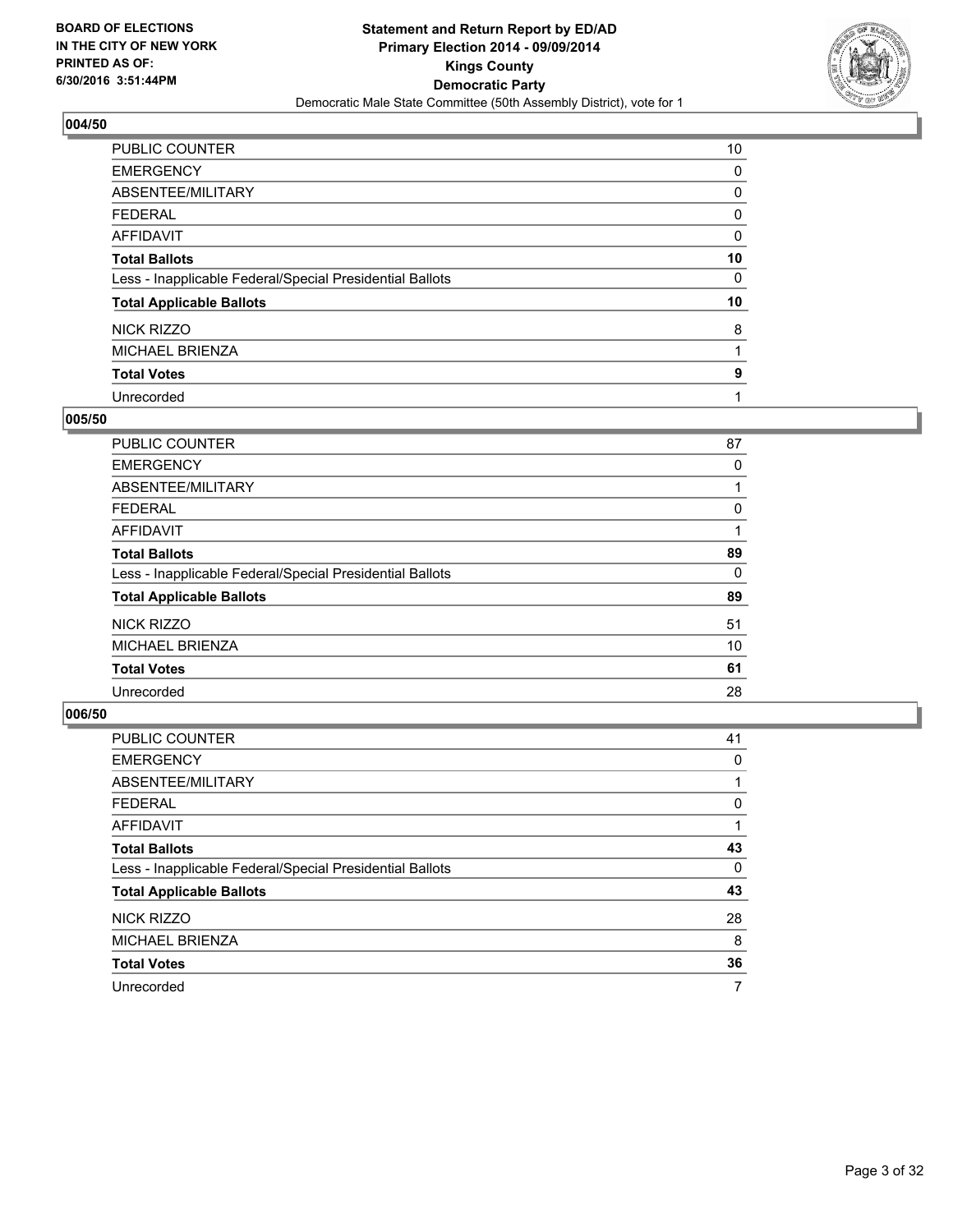

| PUBLIC COUNTER                                           | 48             |
|----------------------------------------------------------|----------------|
| <b>EMERGENCY</b>                                         | 0              |
| ABSENTEE/MILITARY                                        | 3              |
| <b>FEDERAL</b>                                           | 0              |
| <b>AFFIDAVIT</b>                                         | $\overline{2}$ |
| <b>Total Ballots</b>                                     | 53             |
| Less - Inapplicable Federal/Special Presidential Ballots | 0              |
| <b>Total Applicable Ballots</b>                          | 53             |
| NICK RIZZO                                               | 45             |
| <b>MICHAEL BRIENZA</b>                                   | 4              |
| <b>Total Votes</b>                                       | 49             |
| Unrecorded                                               | 4              |

#### **008/50**

| <b>PUBLIC COUNTER</b>                                    | 62             |
|----------------------------------------------------------|----------------|
| <b>EMERGENCY</b>                                         | 0              |
| ABSENTEE/MILITARY                                        | 0              |
| <b>FEDERAL</b>                                           | 0              |
| AFFIDAVIT                                                | 0              |
| <b>Total Ballots</b>                                     | 62             |
| Less - Inapplicable Federal/Special Presidential Ballots | 0              |
| <b>Total Applicable Ballots</b>                          | 62             |
| NICK RIZZO                                               | 47             |
| <b>MICHAEL BRIENZA</b>                                   | 6              |
| SANFORD COKER III (WRITE-IN)                             | $\overline{2}$ |
| <b>Total Votes</b>                                       | 55             |
| Unrecorded                                               | 7              |

| <b>PUBLIC COUNTER</b>                                    | 40 |
|----------------------------------------------------------|----|
| <b>EMERGENCY</b>                                         | 0  |
| ABSENTEE/MILITARY                                        |    |
| <b>FEDERAL</b>                                           | 0  |
| AFFIDAVIT                                                | 0  |
| <b>Total Ballots</b>                                     | 41 |
| Less - Inapplicable Federal/Special Presidential Ballots | 0  |
| <b>Total Applicable Ballots</b>                          | 41 |
| NICK RIZZO                                               | 26 |
| <b>MICHAEL BRIENZA</b>                                   | 5  |
| <b>Total Votes</b>                                       | 31 |
| Unrecorded                                               | 10 |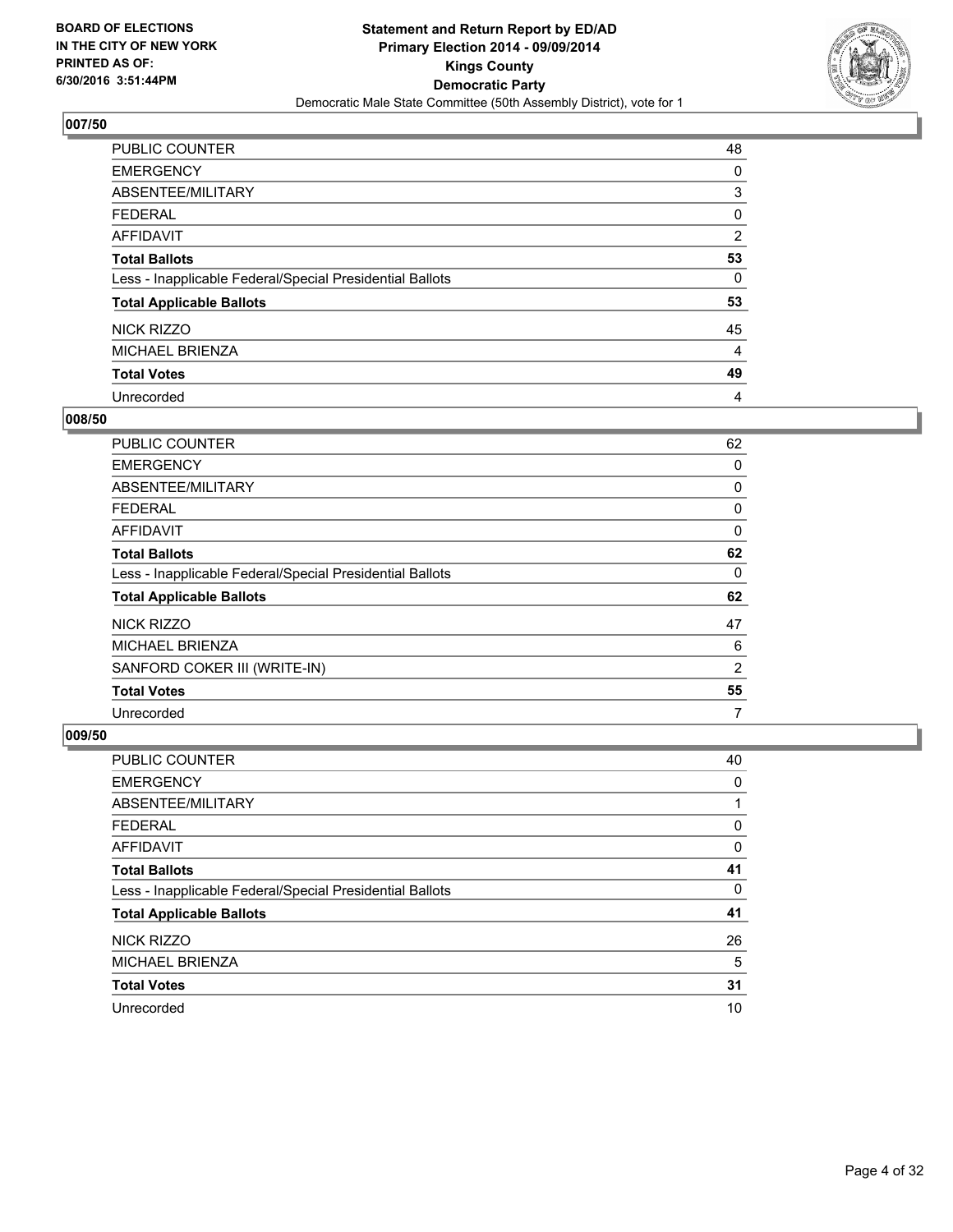

| PUBLIC COUNTER                                           | 4              |
|----------------------------------------------------------|----------------|
| <b>EMERGENCY</b>                                         | 0              |
| ABSENTEE/MILITARY                                        | 0              |
| <b>FEDERAL</b>                                           | 0              |
| <b>AFFIDAVIT</b>                                         |                |
| <b>Total Ballots</b>                                     | 5              |
| Less - Inapplicable Federal/Special Presidential Ballots | 0              |
| <b>Total Applicable Ballots</b>                          | 5              |
| NICK RIZZO                                               | $\overline{2}$ |
| <b>MICHAEL BRIENZA</b>                                   |                |
| <b>Total Votes</b>                                       | 3              |
| Unrecorded                                               | $\overline{2}$ |

## **011/50**

| PUBLIC COUNTER                                           | 83 |
|----------------------------------------------------------|----|
| <b>EMERGENCY</b>                                         | 0  |
| ABSENTEE/MILITARY                                        | 0  |
| <b>FEDERAL</b>                                           | 0  |
| AFFIDAVIT                                                | 0  |
| <b>Total Ballots</b>                                     | 83 |
| Less - Inapplicable Federal/Special Presidential Ballots | 0  |
| <b>Total Applicable Ballots</b>                          | 83 |
| NICK RIZZO                                               | 30 |
| <b>MICHAEL BRIENZA</b>                                   | 14 |
| <b>Total Votes</b>                                       | 44 |
| Unrecorded                                               | 39 |

| PUBLIC COUNTER                                           | 58             |
|----------------------------------------------------------|----------------|
| <b>EMERGENCY</b>                                         | 0              |
| ABSENTEE/MILITARY                                        | 0              |
| <b>FEDERAL</b>                                           | 0              |
| AFFIDAVIT                                                | $\overline{2}$ |
| <b>Total Ballots</b>                                     | 60             |
| Less - Inapplicable Federal/Special Presidential Ballots | 0              |
| <b>Total Applicable Ballots</b>                          | 60             |
| NICK RIZZO                                               | 37             |
| <b>MICHAEL BRIENZA</b>                                   | 17             |
| <b>Total Votes</b>                                       | 54             |
| Unrecorded                                               | 6              |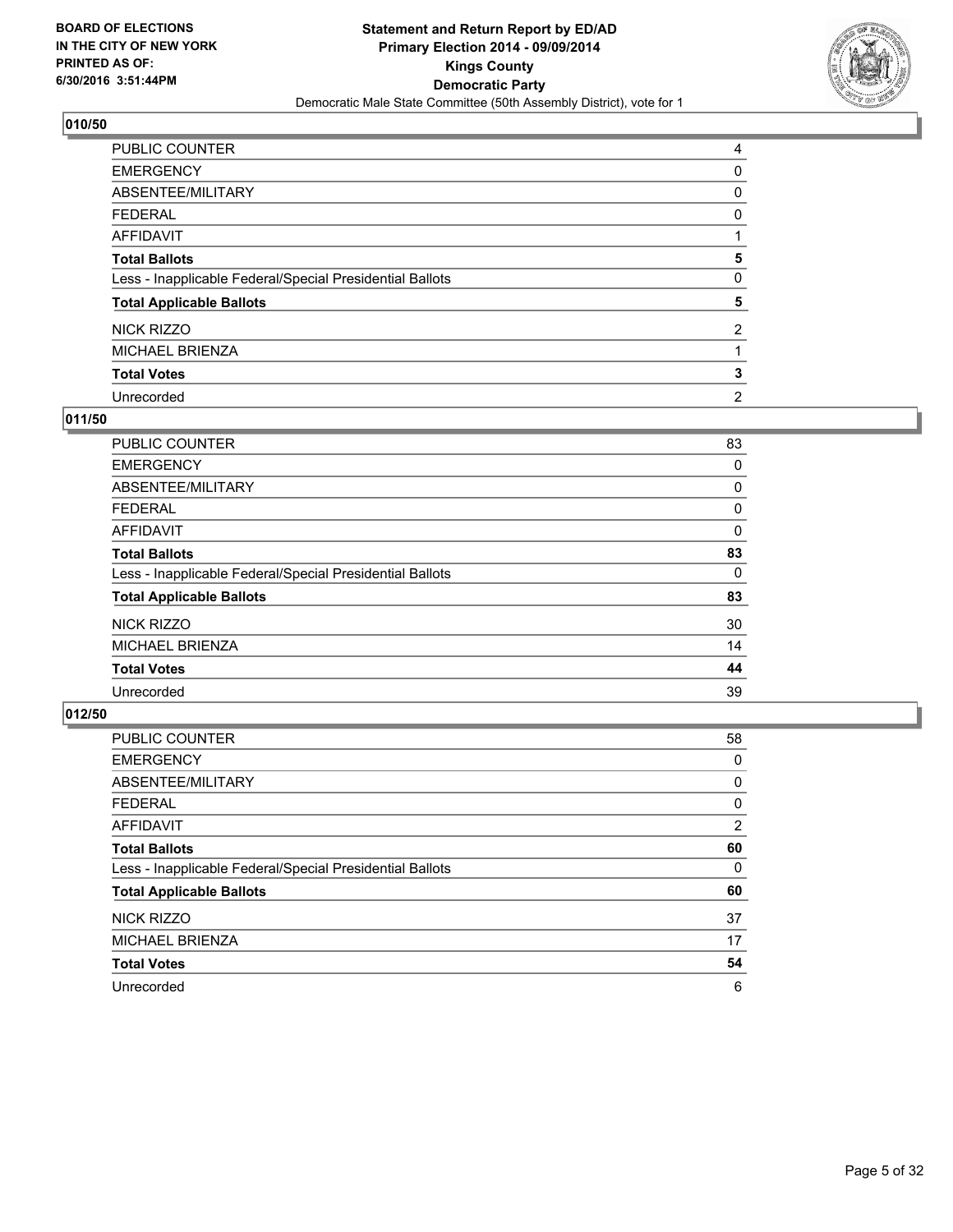

| PUBLIC COUNTER                                           | 4 |
|----------------------------------------------------------|---|
| <b>EMERGENCY</b>                                         | 0 |
| <b>ABSENTEE/MILITARY</b>                                 | 0 |
| <b>FEDERAL</b>                                           | 0 |
| AFFIDAVIT                                                | 0 |
| <b>Total Ballots</b>                                     | 4 |
| Less - Inapplicable Federal/Special Presidential Ballots | 0 |
| <b>Total Applicable Ballots</b>                          | 4 |
| NICK RIZZO                                               |   |
| <b>MICHAEL BRIENZA</b>                                   | 3 |
| <b>Total Votes</b>                                       | 4 |

## **014/50**

| PUBLIC COUNTER                                           | 34             |
|----------------------------------------------------------|----------------|
| <b>EMERGENCY</b>                                         | 0              |
| ABSENTEE/MILITARY                                        | 3              |
| <b>FEDERAL</b>                                           | 0              |
| <b>AFFIDAVIT</b>                                         | 1              |
| <b>Total Ballots</b>                                     | 38             |
| Less - Inapplicable Federal/Special Presidential Ballots | 0              |
| <b>Total Applicable Ballots</b>                          | 38             |
| NICK RIZZO                                               | 17             |
| MICHAEL BRIENZA                                          | 7              |
| OLANIKE T. ALABI (WRITE-IN)                              | $\overline{2}$ |
| RENEE COLLYMORE (WRITE-IN)                               | 2              |
| <b>Total Votes</b>                                       | 28             |
| Unrecorded                                               | 10             |

| PUBLIC COUNTER                                           | 21 |
|----------------------------------------------------------|----|
| <b>EMERGENCY</b>                                         | 0  |
| ABSENTEE/MILITARY                                        | 0  |
| <b>FEDERAL</b>                                           | 0  |
| AFFIDAVIT                                                | 0  |
| <b>Total Ballots</b>                                     | 21 |
| Less - Inapplicable Federal/Special Presidential Ballots | 0  |
| <b>Total Applicable Ballots</b>                          | 21 |
| NICK RIZZO                                               | 14 |
| <b>MICHAEL BRIENZA</b>                                   | 5  |
| <b>Total Votes</b>                                       | 19 |
| Unrecorded                                               | 2  |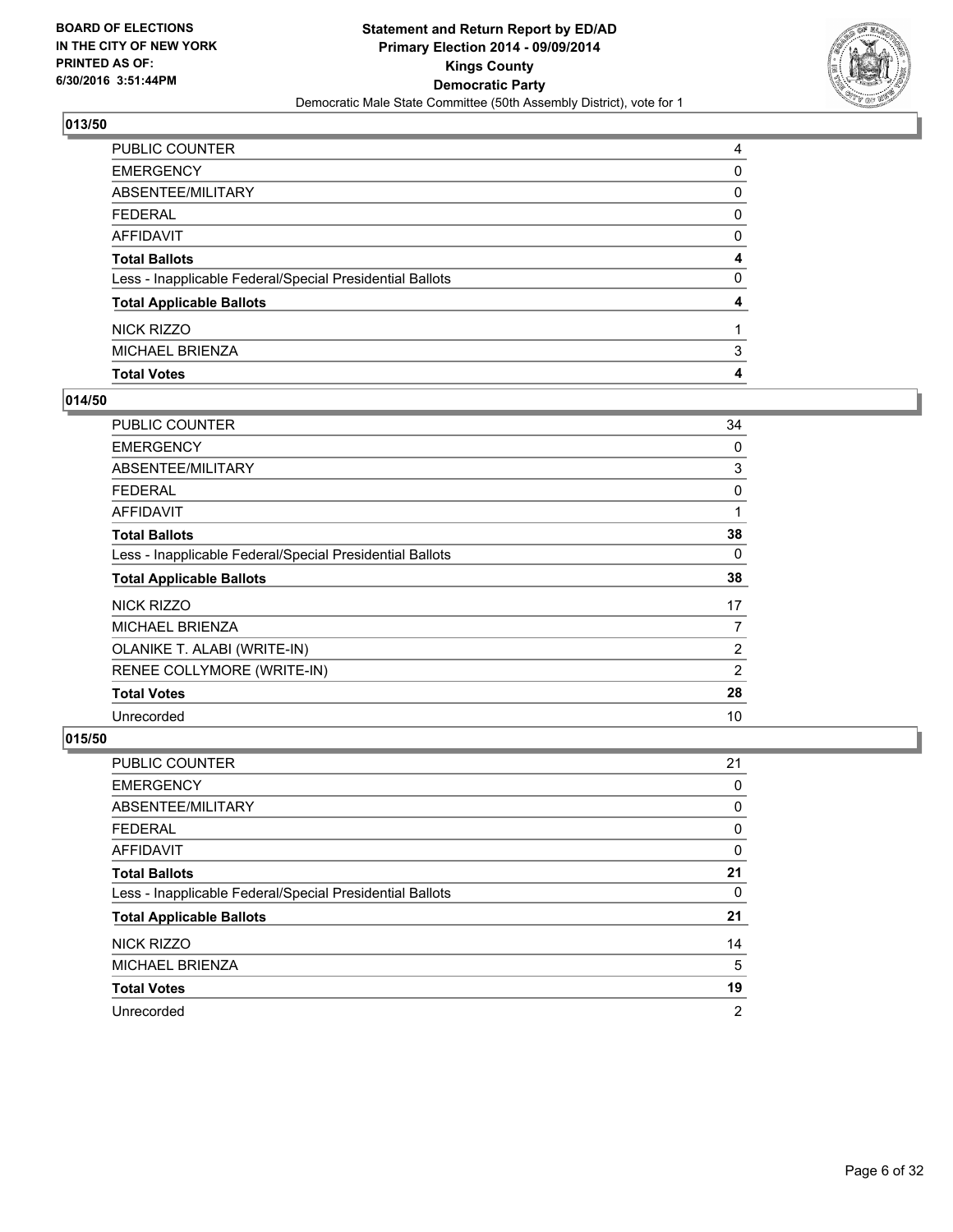

| <b>PUBLIC COUNTER</b>                                    | 59             |
|----------------------------------------------------------|----------------|
| <b>EMERGENCY</b>                                         | 0              |
| ABSENTEE/MILITARY                                        | $\overline{2}$ |
| <b>FEDERAL</b>                                           | 0              |
| AFFIDAVIT                                                | 0              |
| <b>Total Ballots</b>                                     | 61             |
| Less - Inapplicable Federal/Special Presidential Ballots | 0              |
| <b>Total Applicable Ballots</b>                          | 61             |
| <b>NICK RIZZO</b>                                        | 31             |
| <b>MICHAEL BRIENZA</b>                                   | 14             |
| TOMMY TORRES (WRITE-IN)                                  | 2              |
| <b>Total Votes</b>                                       | 47             |
| Unrecorded                                               | 14             |

# **017/50**

| <b>PUBLIC COUNTER</b>                                    | 58 |
|----------------------------------------------------------|----|
| <b>EMERGENCY</b>                                         | 0  |
| ABSENTEE/MILITARY                                        | 2  |
| <b>FEDERAL</b>                                           | 0  |
| AFFIDAVIT                                                | 0  |
| <b>Total Ballots</b>                                     | 60 |
| Less - Inapplicable Federal/Special Presidential Ballots | 0  |
| <b>Total Applicable Ballots</b>                          | 60 |
| NICK RIZZO                                               | 38 |
| <b>MICHAEL BRIENZA</b>                                   | 7  |
| <b>Total Votes</b>                                       | 45 |
| Unrecorded                                               | 15 |

| PUBLIC COUNTER                                           | 42                    |
|----------------------------------------------------------|-----------------------|
| <b>EMERGENCY</b>                                         | 0                     |
| ABSENTEE/MILITARY                                        | $\mathbf{2}^{\prime}$ |
| <b>FEDERAL</b>                                           | 0                     |
| <b>AFFIDAVIT</b>                                         |                       |
| <b>Total Ballots</b>                                     | 45                    |
| Less - Inapplicable Federal/Special Presidential Ballots | 0                     |
| <b>Total Applicable Ballots</b>                          | 45                    |
| NICK RIZZO                                               | 25                    |
| <b>MICHAEL BRIENZA</b>                                   | 9                     |
| <b>Total Votes</b>                                       | 34                    |
| Unrecorded                                               | 11                    |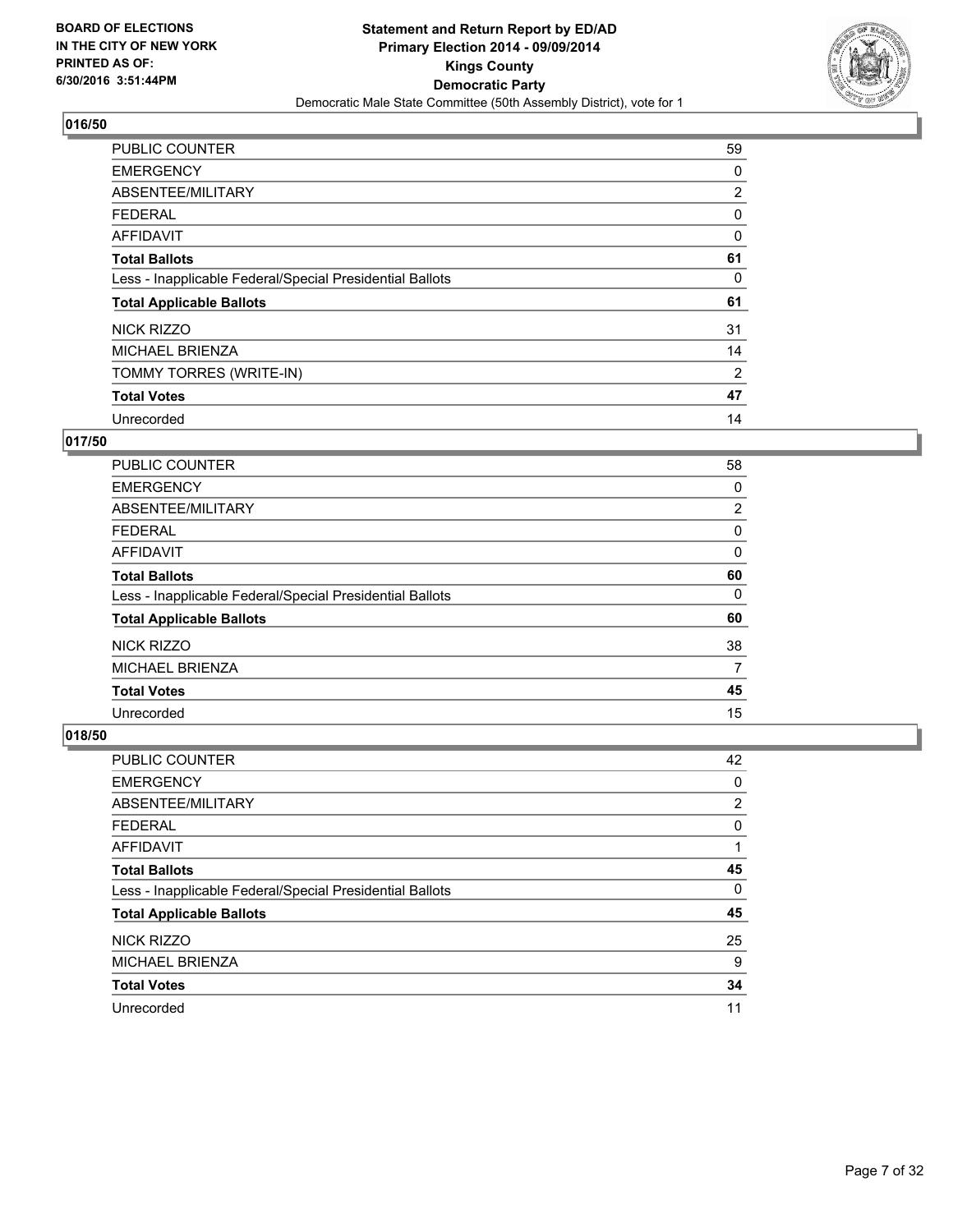

| PUBLIC COUNTER                                           | 77 |
|----------------------------------------------------------|----|
| <b>EMERGENCY</b>                                         | 0  |
| ABSENTEE/MILITARY                                        | 0  |
| <b>FEDERAL</b>                                           | 0  |
| <b>AFFIDAVIT</b>                                         |    |
| <b>Total Ballots</b>                                     | 78 |
| Less - Inapplicable Federal/Special Presidential Ballots | 0  |
| <b>Total Applicable Ballots</b>                          | 78 |
| <b>NICK RIZZO</b>                                        | 53 |
| <b>MICHAEL BRIENZA</b>                                   | 12 |
| <b>Total Votes</b>                                       | 65 |
| Unrecorded                                               | 13 |

#### **020/50**

| PUBLIC COUNTER                                           | 26 |
|----------------------------------------------------------|----|
| <b>EMERGENCY</b>                                         | 0  |
| ABSENTEE/MILITARY                                        | 0  |
| <b>FEDERAL</b>                                           | 0  |
| AFFIDAVIT                                                | 0  |
| <b>Total Ballots</b>                                     | 26 |
| Less - Inapplicable Federal/Special Presidential Ballots | 0  |
| <b>Total Applicable Ballots</b>                          | 26 |
| NICK RIZZO                                               | 17 |
| <b>MICHAEL BRIENZA</b>                                   | 3  |
| STEPHEN BUND (WRITE-IN)                                  |    |
| <b>Total Votes</b>                                       | 21 |
| Unrecorded                                               | 5  |

| PUBLIC COUNTER                                           | 62 |
|----------------------------------------------------------|----|
| <b>EMERGENCY</b>                                         | 0  |
| ABSENTEE/MILITARY                                        | 0  |
| <b>FEDERAL</b>                                           | 0  |
| AFFIDAVIT                                                | 0  |
| <b>Total Ballots</b>                                     | 62 |
| Less - Inapplicable Federal/Special Presidential Ballots | 0  |
| <b>Total Applicable Ballots</b>                          | 62 |
| NICK RIZZO                                               | 29 |
| <b>MICHAEL BRIENZA</b>                                   | 8  |
| <b>Total Votes</b>                                       | 37 |
| Unrecorded                                               | 25 |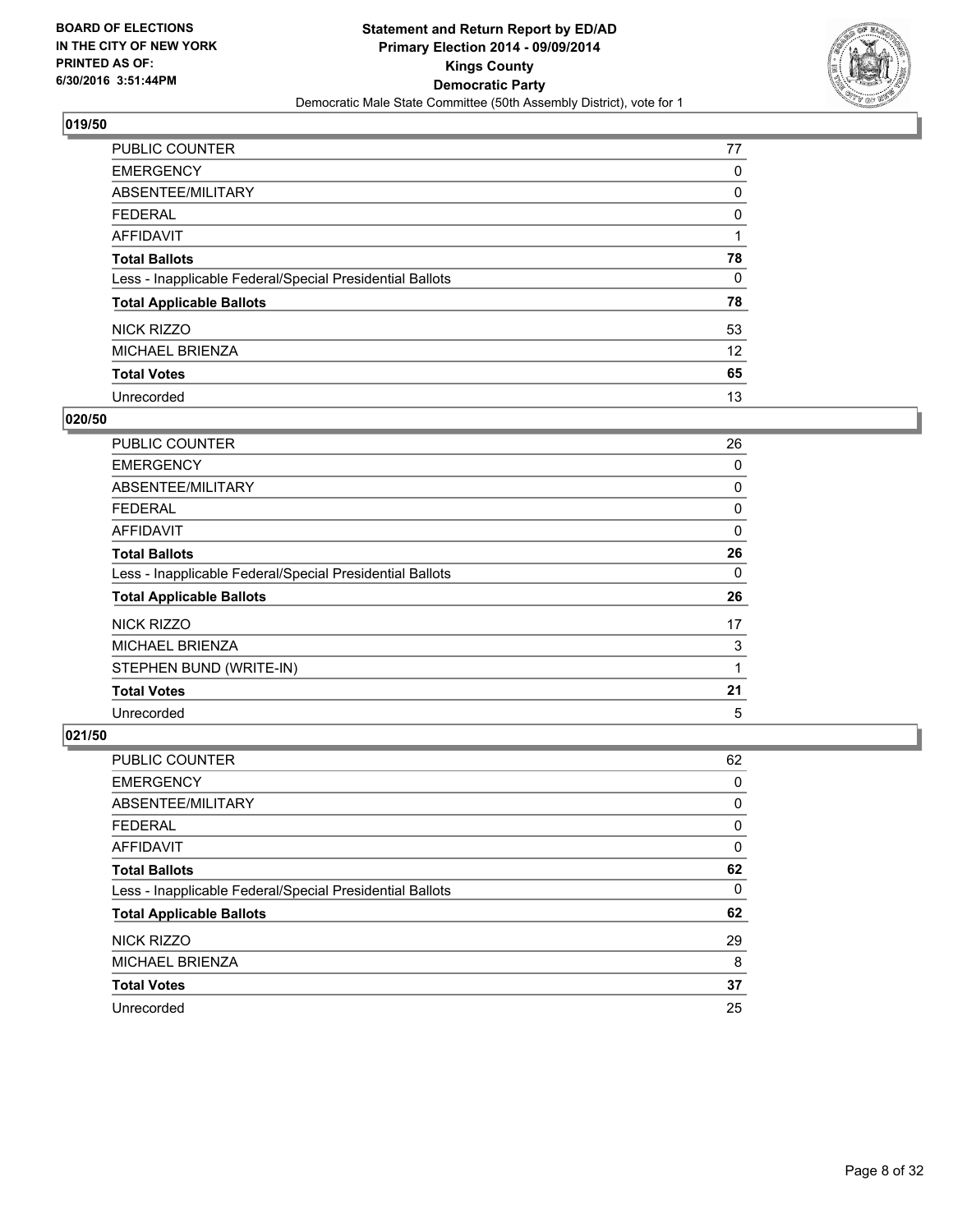

| <b>PUBLIC COUNTER</b>                                    | 23 |
|----------------------------------------------------------|----|
| <b>EMERGENCY</b>                                         | 0  |
| ABSENTEE/MILITARY                                        | 0  |
| <b>FEDERAL</b>                                           | 0  |
| <b>AFFIDAVIT</b>                                         | 0  |
| <b>Total Ballots</b>                                     | 23 |
| Less - Inapplicable Federal/Special Presidential Ballots | 0  |
| <b>Total Applicable Ballots</b>                          | 23 |
| NICK RIZZO                                               | 9  |
| <b>MICHAEL BRIENZA</b>                                   | 5  |
|                                                          |    |
| <b>GERARD BRENNAN (WRITE-IN)</b>                         | 1  |
| <b>Total Votes</b>                                       | 15 |
| Unrecorded                                               | 8  |

# **023/50 COMBINED into: 056/50**

#### **024/50 COMBINED into: 039/50**

#### **025/50**

| PUBLIC COUNTER                                           | 6 |
|----------------------------------------------------------|---|
| <b>EMERGENCY</b>                                         | 0 |
| <b>ABSENTEE/MILITARY</b>                                 | 0 |
| <b>FEDERAL</b>                                           | 0 |
| AFFIDAVIT                                                | 0 |
| <b>Total Ballots</b>                                     | 6 |
| Less - Inapplicable Federal/Special Presidential Ballots | 0 |
| <b>Total Applicable Ballots</b>                          | 6 |
| NICK RIZZO                                               | 3 |
| <b>MICHAEL BRIENZA</b>                                   |   |
| <b>Total Votes</b>                                       | 4 |
| Unrecorded                                               | 2 |

| PUBLIC COUNTER                                           | 38             |
|----------------------------------------------------------|----------------|
| <b>EMERGENCY</b>                                         | 0              |
| ABSENTEE/MILITARY                                        | $\overline{2}$ |
| <b>FEDERAL</b>                                           | 0              |
| AFFIDAVIT                                                | 0              |
| <b>Total Ballots</b>                                     | 40             |
| Less - Inapplicable Federal/Special Presidential Ballots | 0              |
| <b>Total Applicable Ballots</b>                          | 40             |
| <b>NICK RIZZO</b>                                        | 33             |
| <b>MICHAEL BRIENZA</b>                                   | 2              |
| <b>Total Votes</b>                                       | 35             |
| Unrecorded                                               | 5              |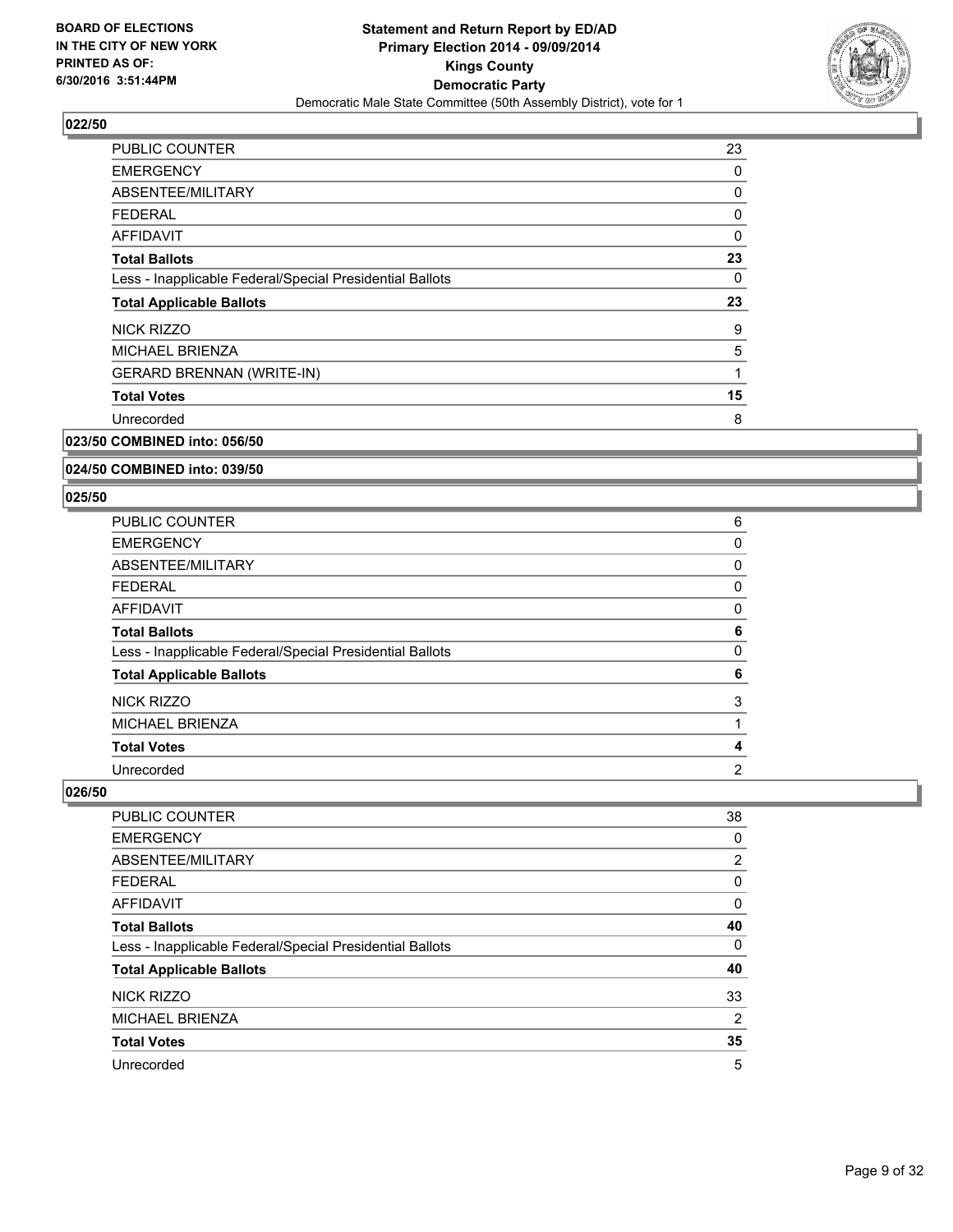

| PUBLIC COUNTER                                           | 92 |
|----------------------------------------------------------|----|
| <b>EMERGENCY</b>                                         | 0  |
| ABSENTEE/MILITARY                                        | 4  |
| <b>FEDERAL</b>                                           | 0  |
| <b>AFFIDAVIT</b>                                         |    |
| <b>Total Ballots</b>                                     | 97 |
| Less - Inapplicable Federal/Special Presidential Ballots | 0  |
| <b>Total Applicable Ballots</b>                          | 97 |
| NICK RIZZO                                               | 69 |
| <b>MICHAEL BRIENZA</b>                                   | 23 |
| <b>Total Votes</b>                                       | 92 |
| Unrecorded                                               | 5  |

#### **028/50**

| PUBLIC COUNTER                                           | 68 |
|----------------------------------------------------------|----|
| <b>EMERGENCY</b>                                         | 0  |
| ABSENTEE/MILITARY                                        |    |
| FEDERAL                                                  | 0  |
| AFFIDAVIT                                                | 0  |
| <b>Total Ballots</b>                                     | 69 |
| Less - Inapplicable Federal/Special Presidential Ballots | 0  |
| <b>Total Applicable Ballots</b>                          | 69 |
| NICK RIZZO                                               | 52 |
| <b>MICHAEL BRIENZA</b>                                   | 10 |
| <b>Total Votes</b>                                       | 62 |
| Unrecorded                                               | 7  |

| PUBLIC COUNTER                                           | 51 |
|----------------------------------------------------------|----|
| <b>EMERGENCY</b>                                         | 0  |
| ABSENTEE/MILITARY                                        |    |
| <b>FEDERAL</b>                                           | 0  |
| AFFIDAVIT                                                | 0  |
| <b>Total Ballots</b>                                     | 52 |
| Less - Inapplicable Federal/Special Presidential Ballots | 0  |
| <b>Total Applicable Ballots</b>                          | 52 |
| NICK RIZZO                                               | 40 |
| MICHAEL BRIENZA                                          | 9  |
| <b>Total Votes</b>                                       | 49 |
| Unrecorded                                               | 3  |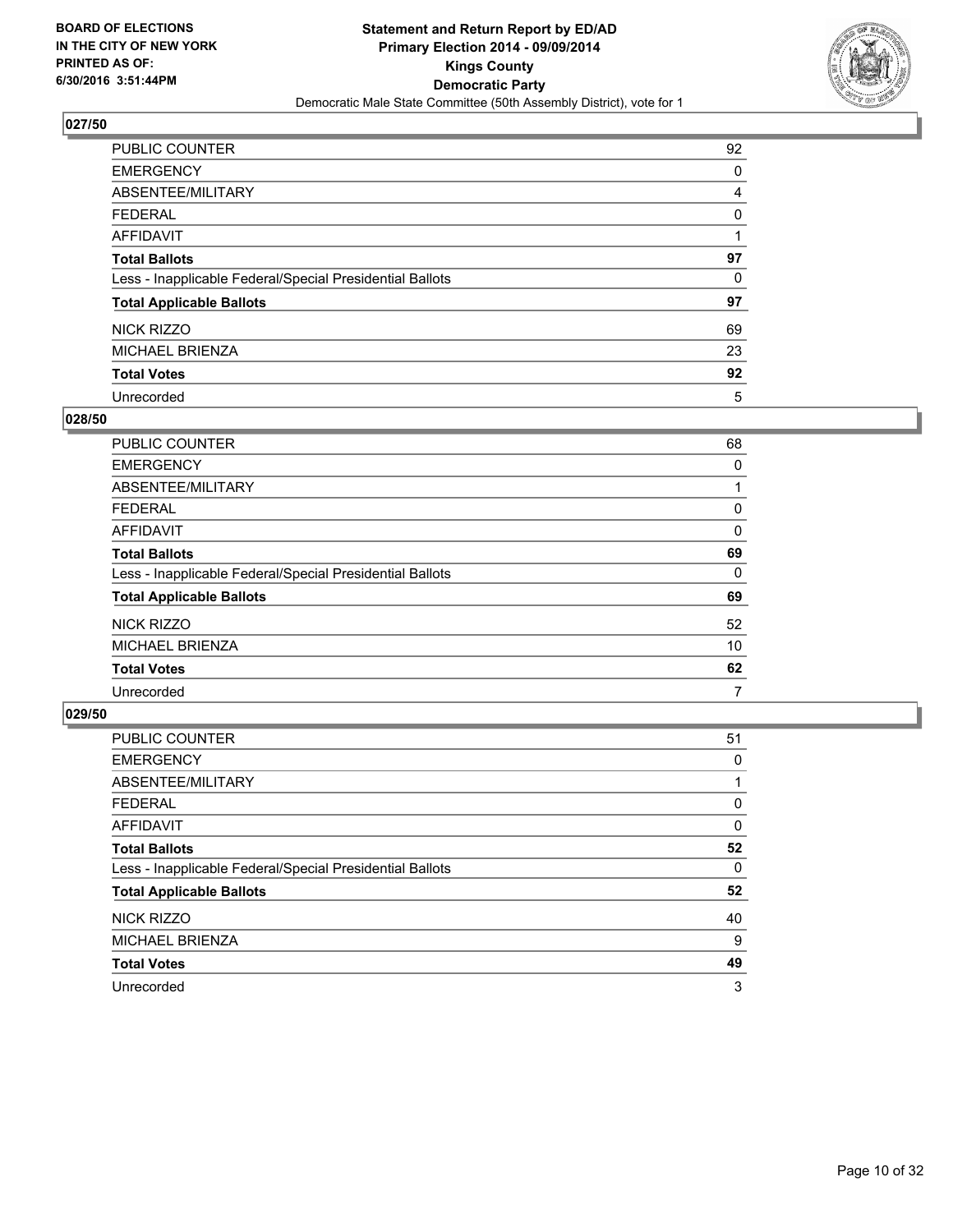

| <b>PUBLIC COUNTER</b>                                    | 40 |
|----------------------------------------------------------|----|
| <b>EMERGENCY</b>                                         | 0  |
| ABSENTEE/MILITARY                                        | 0  |
| <b>FEDERAL</b>                                           | 0  |
| <b>AFFIDAVIT</b>                                         | 0  |
| <b>Total Ballots</b>                                     | 40 |
| Less - Inapplicable Federal/Special Presidential Ballots | 0  |
| <b>Total Applicable Ballots</b>                          | 40 |
| NICK RIZZO                                               | 29 |
| <b>MICHAEL BRIENZA</b>                                   | 6  |
| <b>JIM MORRISON (WRITE-IN)</b>                           | 1  |
| ZACHARY VERHOFF (WRITE-IN)                               |    |
| <b>Total Votes</b>                                       | 37 |
|                                                          |    |

## **031/50**

| <b>PUBLIC COUNTER</b>                                    | 57 |
|----------------------------------------------------------|----|
| <b>EMERGENCY</b>                                         | 0  |
| ABSENTEE/MILITARY                                        | 3  |
| <b>FEDERAL</b>                                           | 0  |
| AFFIDAVIT                                                | 0  |
| <b>Total Ballots</b>                                     | 60 |
| Less - Inapplicable Federal/Special Presidential Ballots | 0  |
| <b>Total Applicable Ballots</b>                          | 60 |
| NICK RIZZO                                               | 41 |
| MICHAEL BRIENZA                                          | 13 |
| <b>Total Votes</b>                                       | 54 |
| Unrecorded                                               | 6  |

| PUBLIC COUNTER                                           | 67 |
|----------------------------------------------------------|----|
| <b>EMERGENCY</b>                                         | 0  |
| ABSENTEE/MILITARY                                        |    |
| <b>FEDERAL</b>                                           | 0  |
| <b>AFFIDAVIT</b>                                         | 0  |
| <b>Total Ballots</b>                                     | 68 |
| Less - Inapplicable Federal/Special Presidential Ballots | 0  |
| <b>Total Applicable Ballots</b>                          | 68 |
| NICK RIZZO                                               | 44 |
| <b>MICHAEL BRIENZA</b>                                   | 10 |
| <b>Total Votes</b>                                       | 54 |
| Unrecorded                                               | 14 |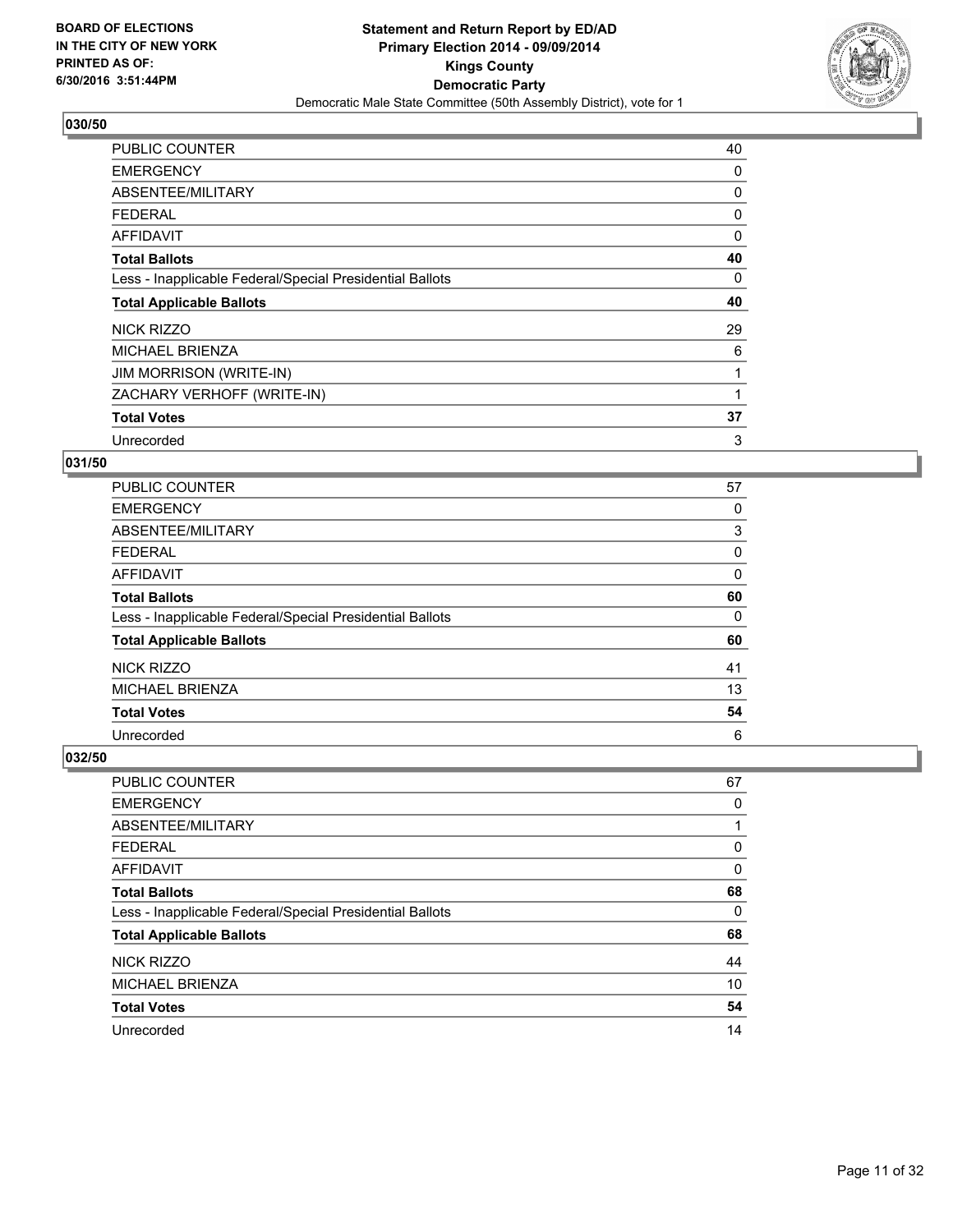

| <b>PUBLIC COUNTER</b>                                    | 71 |
|----------------------------------------------------------|----|
| <b>EMERGENCY</b>                                         | 0  |
| ABSENTEE/MILITARY                                        | 0  |
| <b>FEDERAL</b>                                           | 0  |
| <b>AFFIDAVIT</b>                                         | 0  |
| <b>Total Ballots</b>                                     | 71 |
| Less - Inapplicable Federal/Special Presidential Ballots | 0  |
| <b>Total Applicable Ballots</b>                          | 71 |
| NICK RIZZO                                               | 41 |
| <b>MICHAEL BRIENZA</b>                                   | 24 |
| DEBBIE MEDINA (WRITE-IN)                                 |    |
| <b>Total Votes</b>                                       | 66 |
| Unrecorded                                               | 5  |

## **034/50**

| <b>PUBLIC COUNTER</b>                                    | 49             |
|----------------------------------------------------------|----------------|
| <b>EMERGENCY</b>                                         | 0              |
| ABSENTEE/MILITARY                                        | $\overline{2}$ |
| <b>FEDERAL</b>                                           | 0              |
| AFFIDAVIT                                                |                |
| <b>Total Ballots</b>                                     | 52             |
| Less - Inapplicable Federal/Special Presidential Ballots | 0              |
| <b>Total Applicable Ballots</b>                          | 52             |
| NICK RIZZO                                               | 41             |
| MICHAEL BRIENZA                                          | 5              |
| UNATTRIBUTABLE WRITE-IN (WRITE-IN)                       | 1              |
| <b>Total Votes</b>                                       | 47             |
| Unrecorded                                               | 5              |

| PUBLIC COUNTER                                           | 64 |
|----------------------------------------------------------|----|
| <b>EMERGENCY</b>                                         | 0  |
| ABSENTEE/MILITARY                                        | 3  |
| <b>FEDERAL</b>                                           | 0  |
| AFFIDAVIT                                                | 0  |
| <b>Total Ballots</b>                                     | 67 |
| Less - Inapplicable Federal/Special Presidential Ballots | 0  |
| <b>Total Applicable Ballots</b>                          | 67 |
| NICK RIZZO                                               | 52 |
| <b>MICHAEL BRIENZA</b>                                   | 13 |
| HENRY HARVEY (WRITE-IN)                                  | 1  |
| <b>Total Votes</b>                                       | 66 |
| Unrecorded                                               | 1  |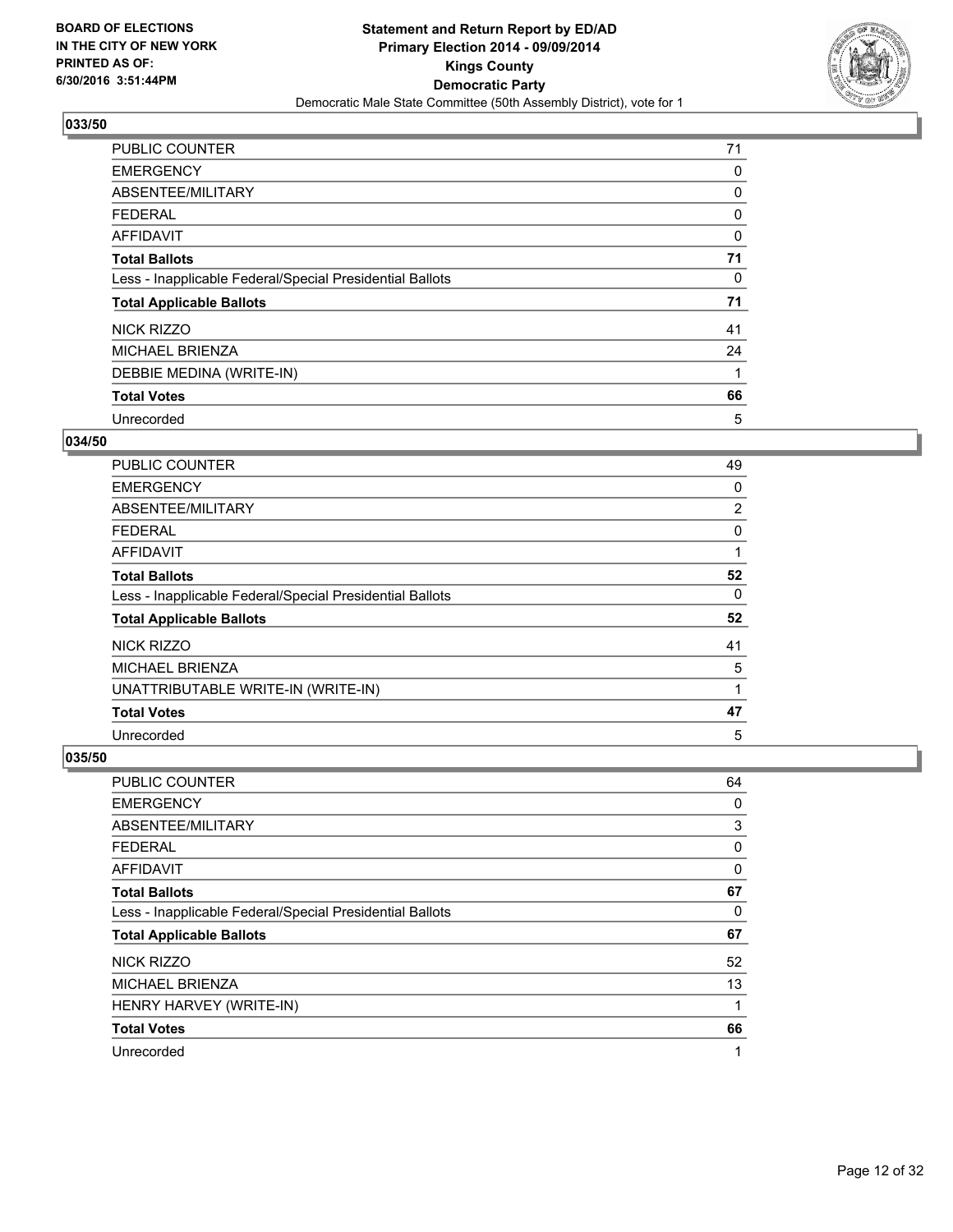

| PUBLIC COUNTER                                           | 5 |
|----------------------------------------------------------|---|
| <b>EMERGENCY</b>                                         | 0 |
| ABSENTEE/MILITARY                                        | 0 |
| <b>FEDERAL</b>                                           | 0 |
| <b>AFFIDAVIT</b>                                         | 0 |
| <b>Total Ballots</b>                                     | 5 |
| Less - Inapplicable Federal/Special Presidential Ballots | 0 |
| <b>Total Applicable Ballots</b>                          | 5 |
| <b>NICK RIZZO</b>                                        | 4 |
| <b>MICHAEL BRIENZA</b>                                   | 0 |
| <b>Total Votes</b>                                       | 4 |
| Unrecorded                                               |   |

#### **037/50**

| PUBLIC COUNTER                                           | 26             |
|----------------------------------------------------------|----------------|
| <b>EMERGENCY</b>                                         | 0              |
| ABSENTEE/MILITARY                                        | $\overline{2}$ |
| <b>FEDERAL</b>                                           | 0              |
| AFFIDAVIT                                                | 1              |
| <b>Total Ballots</b>                                     | 29             |
| Less - Inapplicable Federal/Special Presidential Ballots | 0              |
| <b>Total Applicable Ballots</b>                          | 29             |
| NICK RIZZO                                               | 14             |
| MICHAEL BRIENZA                                          | 7              |
| DEBBIE MEDINA (WRITE-IN)                                 |                |
| JARROD MCENTARFER (WRITE-IN)                             |                |
| <b>Total Votes</b>                                       | 23             |
| Unrecorded                                               | 6              |

| PUBLIC COUNTER                                           | 43 |
|----------------------------------------------------------|----|
| <b>EMERGENCY</b>                                         | 0  |
| ABSENTEE/MILITARY                                        | 2  |
| <b>FEDERAL</b>                                           | 0  |
| AFFIDAVIT                                                | 0  |
| <b>Total Ballots</b>                                     | 45 |
| Less - Inapplicable Federal/Special Presidential Ballots | 0  |
| <b>Total Applicable Ballots</b>                          | 45 |
| NICK RIZZO                                               | 24 |
| <b>MICHAEL BRIENZA</b>                                   | 11 |
| KIM BENDIX PEDERSON (WRITE-IN)                           | 1  |
| <b>Total Votes</b>                                       | 36 |
| Unrecorded                                               | 9  |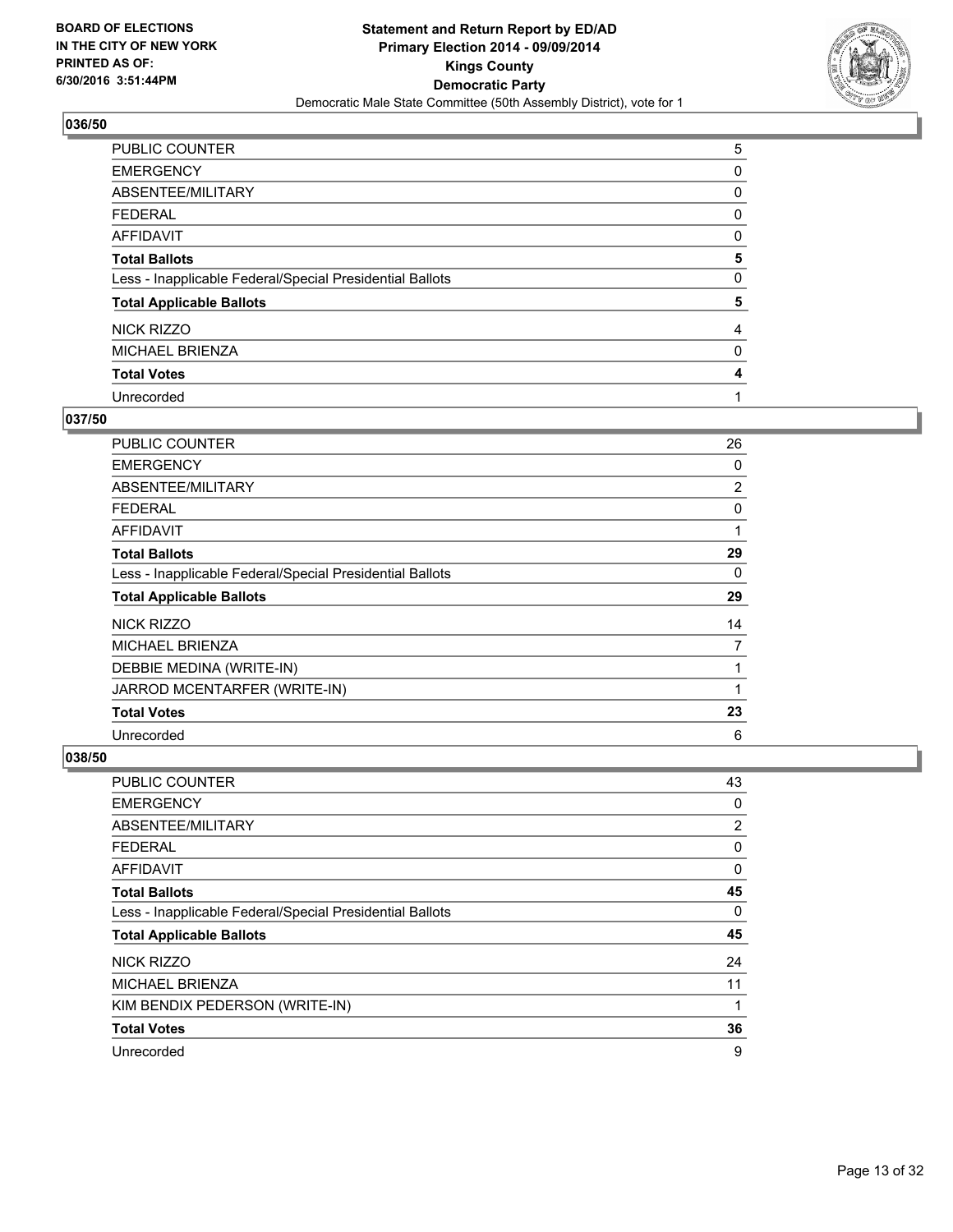

| PUBLIC COUNTER                                           | 29 |
|----------------------------------------------------------|----|
| <b>EMERGENCY</b>                                         | 0  |
| ABSENTEE/MILITARY                                        | 0  |
| <b>FEDERAL</b>                                           | 0  |
| AFFIDAVIT                                                | 0  |
| <b>Total Ballots</b>                                     | 29 |
| Less - Inapplicable Federal/Special Presidential Ballots | 0  |
| <b>Total Applicable Ballots</b>                          | 29 |
| NICK RIZZO                                               | 19 |
| <b>MICHAEL BRIENZA</b>                                   | 5  |
| <b>Total Votes</b>                                       | 24 |
| Unrecorded                                               | 5  |

#### **040/50**

| PUBLIC COUNTER                                           | 28 |
|----------------------------------------------------------|----|
| <b>EMERGENCY</b>                                         | 0  |
| ABSENTEE/MILITARY                                        | 0  |
| <b>FEDERAL</b>                                           | 0  |
| <b>AFFIDAVIT</b>                                         | 0  |
| <b>Total Ballots</b>                                     | 28 |
| Less - Inapplicable Federal/Special Presidential Ballots | 0  |
| <b>Total Applicable Ballots</b>                          | 28 |
| NICK RIZZO                                               | 14 |
| <b>MICHAEL BRIENZA</b>                                   | 7  |
| <b>Total Votes</b>                                       | 21 |
| Unrecorded                                               | 7  |
|                                                          |    |

| PUBLIC COUNTER                                           | 43 |
|----------------------------------------------------------|----|
| <b>EMERGENCY</b>                                         | 0  |
| ABSENTEE/MILITARY                                        | 0  |
| <b>FEDERAL</b>                                           | 0  |
| <b>AFFIDAVIT</b>                                         | 0  |
| <b>Total Ballots</b>                                     | 43 |
| Less - Inapplicable Federal/Special Presidential Ballots | 0  |
| <b>Total Applicable Ballots</b>                          | 43 |
| NICK RIZZO                                               | 29 |
| <b>MICHAEL BRIENZA</b>                                   | 6  |
| <b>Total Votes</b>                                       | 35 |
| Unrecorded                                               | 8  |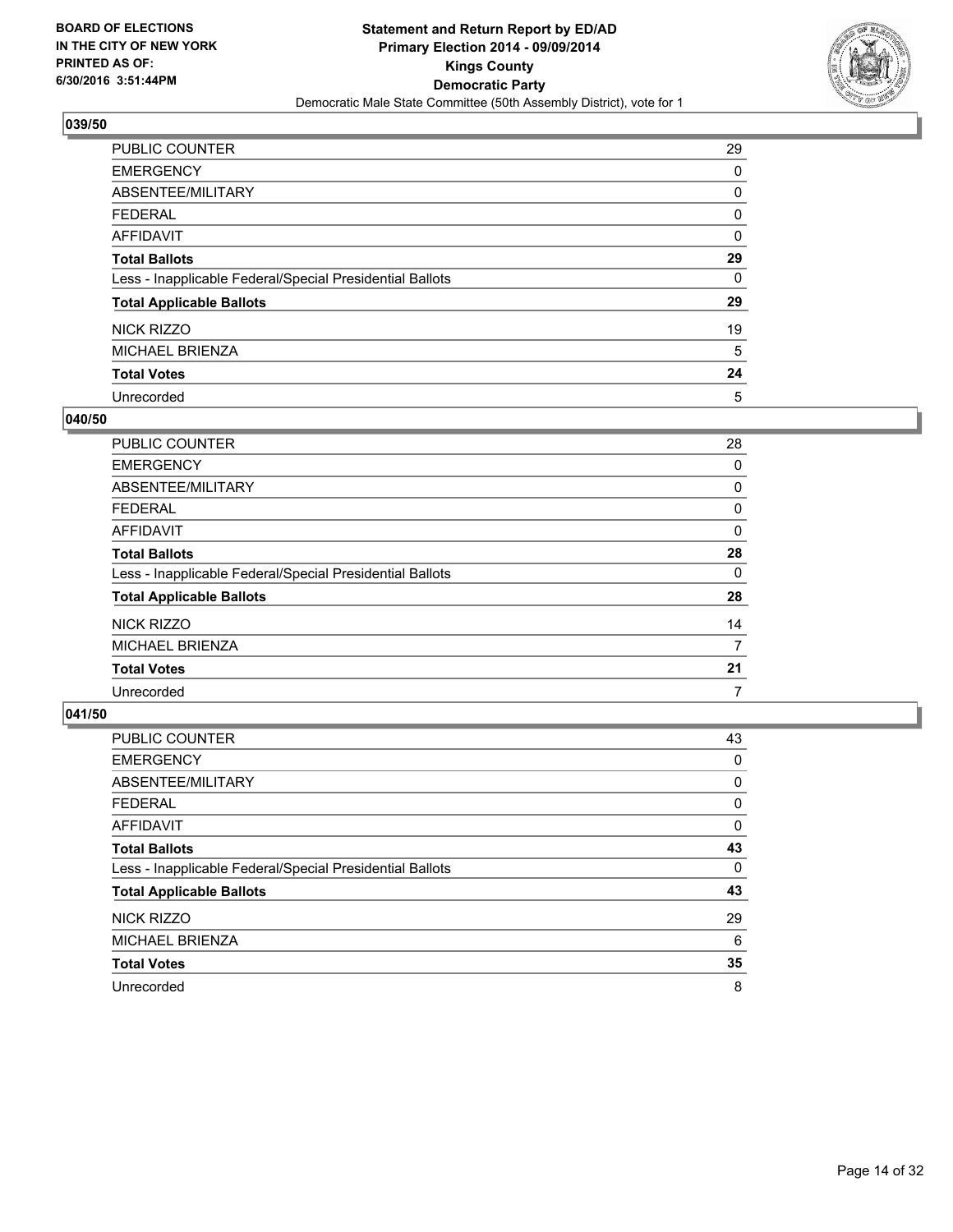

| <b>PUBLIC COUNTER</b>                                    | 64 |
|----------------------------------------------------------|----|
| <b>EMERGENCY</b>                                         | 0  |
| ABSENTEE/MILITARY                                        | 2  |
| <b>FEDERAL</b>                                           | 0  |
| <b>AFFIDAVIT</b>                                         | 1  |
| <b>Total Ballots</b>                                     | 67 |
| Less - Inapplicable Federal/Special Presidential Ballots | 0  |
| <b>Total Applicable Ballots</b>                          | 67 |
| NICK RIZZO                                               | 43 |
| <b>MICHAEL BRIENZA</b>                                   | 10 |
| CHARLIE USAS (WRITE-IN)                                  | 1  |
| LINOLN RESTLER (WRITE-IN)                                |    |
| <b>Total Votes</b>                                       | 55 |
| Unrecorded                                               | 12 |

#### **043/50**

| <b>PUBLIC COUNTER</b>                                    | 24 |
|----------------------------------------------------------|----|
| <b>EMERGENCY</b>                                         | 0  |
| ABSENTEE/MILITARY                                        | 0  |
| <b>FEDERAL</b>                                           | 0  |
| AFFIDAVIT                                                | 0  |
| <b>Total Ballots</b>                                     | 24 |
| Less - Inapplicable Federal/Special Presidential Ballots | 0  |
| <b>Total Applicable Ballots</b>                          | 24 |
| NICK RIZZO                                               | 13 |
| <b>MICHAEL BRIENZA</b>                                   | 6  |
| <b>Total Votes</b>                                       | 19 |
| Unrecorded                                               | 5  |

| PUBLIC COUNTER                                           | 57 |
|----------------------------------------------------------|----|
| <b>EMERGENCY</b>                                         | 0  |
| ABSENTEE/MILITARY                                        |    |
| <b>FEDERAL</b>                                           | 0  |
| AFFIDAVIT                                                | 0  |
| <b>Total Ballots</b>                                     | 58 |
| Less - Inapplicable Federal/Special Presidential Ballots | 0  |
| <b>Total Applicable Ballots</b>                          | 58 |
| NICK RIZZO                                               | 35 |
| <b>MICHAEL BRIENZA</b>                                   | 9  |
| <b>Total Votes</b>                                       | 44 |
| Unrecorded                                               | 14 |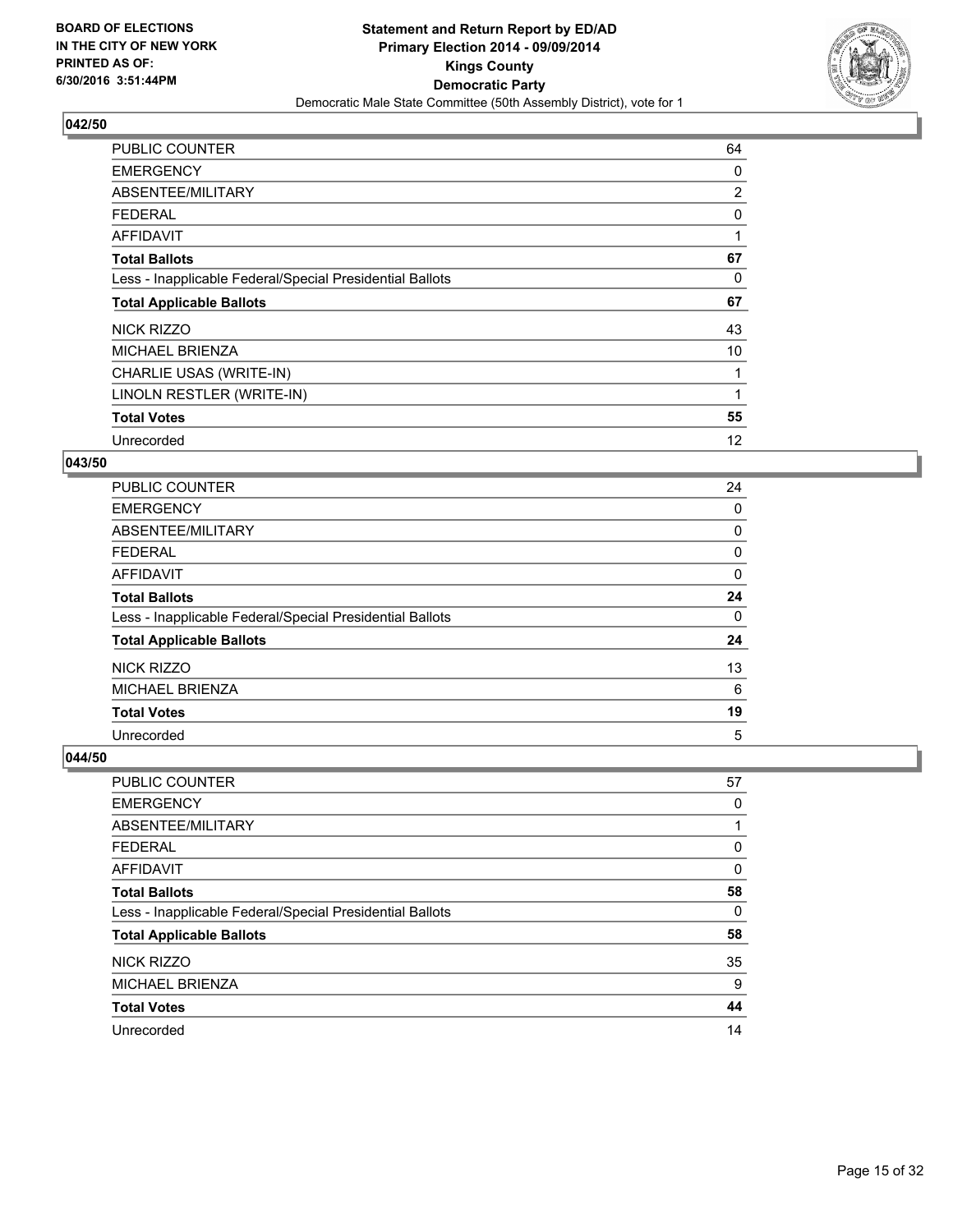

| <b>PUBLIC COUNTER</b>                                    | 11      |
|----------------------------------------------------------|---------|
| <b>EMERGENCY</b>                                         | 0       |
| ABSENTEE/MILITARY                                        | 0       |
| <b>FEDERAL</b>                                           | 0       |
| <b>AFFIDAVIT</b>                                         |         |
| <b>Total Ballots</b>                                     | $12 \,$ |
| Less - Inapplicable Federal/Special Presidential Ballots | 0       |
| <b>Total Applicable Ballots</b>                          | $12 \,$ |
| <b>NICK RIZZO</b>                                        | 6       |
| <b>MICHAEL BRIENZA</b>                                   | 3       |
| <b>Total Votes</b>                                       | 9       |
| Unrecorded                                               | 3       |

## **046/50**

| PUBLIC COUNTER                                           | 30 |
|----------------------------------------------------------|----|
| <b>EMERGENCY</b>                                         | 0  |
| ABSENTEE/MILITARY                                        |    |
| <b>FEDERAL</b>                                           | 0  |
| AFFIDAVIT                                                | 0  |
| <b>Total Ballots</b>                                     | 31 |
| Less - Inapplicable Federal/Special Presidential Ballots | 0  |
| <b>Total Applicable Ballots</b>                          | 31 |
| NICK RIZZO                                               | 20 |
| <b>MICHAEL BRIENZA</b>                                   |    |
| <b>Total Votes</b>                                       | 21 |
| Unrecorded                                               | 10 |

| PUBLIC COUNTER                                           | 33 |
|----------------------------------------------------------|----|
| <b>EMERGENCY</b>                                         | 0  |
| ABSENTEE/MILITARY                                        | 0  |
| <b>FEDERAL</b>                                           | 0  |
| AFFIDAVIT                                                | 0  |
| <b>Total Ballots</b>                                     | 33 |
| Less - Inapplicable Federal/Special Presidential Ballots | 0  |
| <b>Total Applicable Ballots</b>                          | 33 |
| NICK RIZZO                                               | 23 |
| MICHAEL BRIENZA                                          |    |
| <b>Total Votes</b>                                       | 24 |
| Unrecorded                                               | 9  |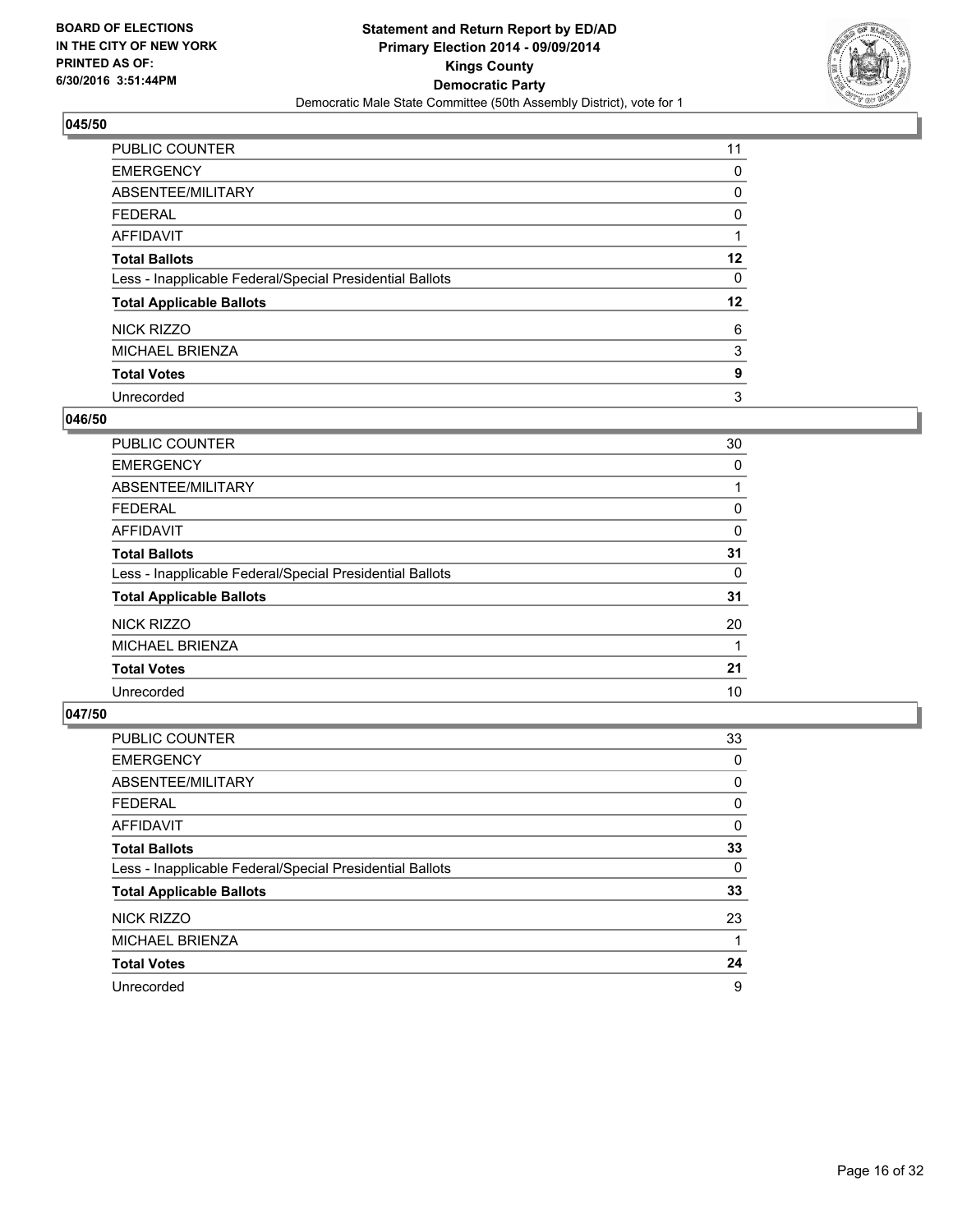

| <b>PUBLIC COUNTER</b>                                    | 33 |
|----------------------------------------------------------|----|
| <b>EMERGENCY</b>                                         | 0  |
| ABSENTEE/MILITARY                                        |    |
| <b>FEDERAL</b>                                           | 0  |
| <b>AFFIDAVIT</b>                                         |    |
| <b>Total Ballots</b>                                     | 35 |
| Less - Inapplicable Federal/Special Presidential Ballots | 0  |
| <b>Total Applicable Ballots</b>                          | 35 |
| NICK RIZZO                                               | 5  |
| <b>MICHAEL BRIENZA</b>                                   | 10 |
| <b>Total Votes</b>                                       | 15 |
| Unrecorded                                               | 20 |

## **049/50**

| PUBLIC COUNTER                                           | 49 |
|----------------------------------------------------------|----|
| <b>EMERGENCY</b>                                         | 0  |
| ABSENTEE/MILITARY                                        | 0  |
| FEDERAL                                                  | 0  |
| AFFIDAVIT                                                | 0  |
| <b>Total Ballots</b>                                     | 49 |
| Less - Inapplicable Federal/Special Presidential Ballots | 0  |
| <b>Total Applicable Ballots</b>                          | 49 |
| NICK RIZZO                                               | 20 |
| MICHAEL BRIENZA                                          | 9  |
| <b>Total Votes</b>                                       | 29 |
| Unrecorded                                               | 20 |
|                                                          |    |

| PUBLIC COUNTER                                           | 57 |
|----------------------------------------------------------|----|
| <b>EMERGENCY</b>                                         | 0  |
| ABSENTEE/MILITARY                                        | 0  |
| <b>FEDERAL</b>                                           | 0  |
| <b>AFFIDAVIT</b>                                         |    |
| <b>Total Ballots</b>                                     | 58 |
| Less - Inapplicable Federal/Special Presidential Ballots | 0  |
| <b>Total Applicable Ballots</b>                          | 58 |
| NICK RIZZO                                               | 34 |
| <b>MICHAEL BRIENZA</b>                                   | 13 |
| <b>Total Votes</b>                                       | 47 |
| Unrecorded                                               | 11 |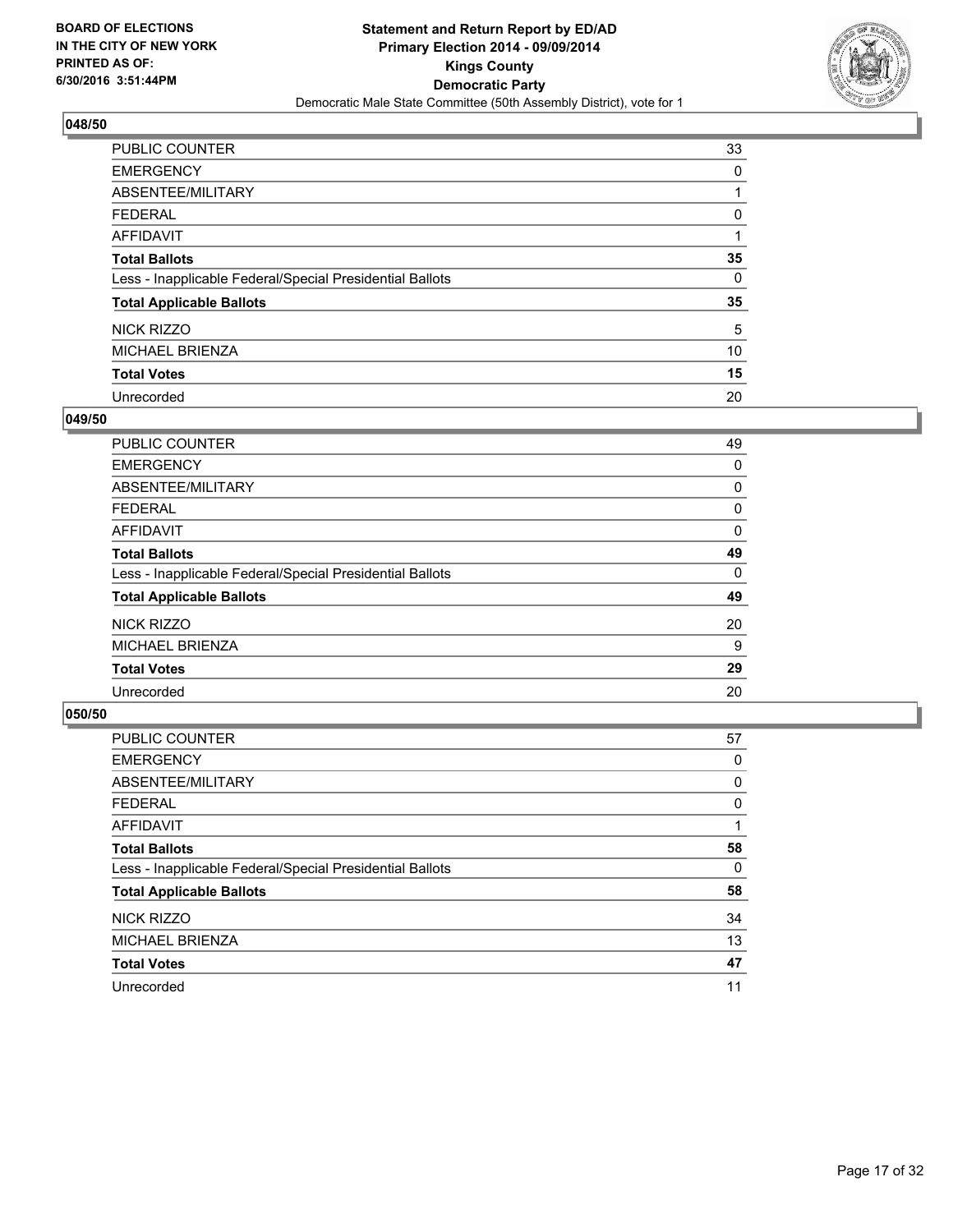

| PUBLIC COUNTER                                           | 57 |
|----------------------------------------------------------|----|
| <b>EMERGENCY</b>                                         | 0  |
| ABSENTEE/MILITARY                                        |    |
| <b>FEDERAL</b>                                           | 0  |
| <b>AFFIDAVIT</b>                                         | 0  |
| <b>Total Ballots</b>                                     | 58 |
| Less - Inapplicable Federal/Special Presidential Ballots | 0  |
| <b>Total Applicable Ballots</b>                          | 58 |
| <b>NICK RIZZO</b>                                        | 30 |
| <b>MICHAEL BRIENZA</b>                                   | 13 |
| <b>Total Votes</b>                                       | 43 |
| Unrecorded                                               | 15 |

## **052/50**

| <b>PUBLIC COUNTER</b>                                    | 104 |
|----------------------------------------------------------|-----|
| <b>EMERGENCY</b>                                         | 0   |
| ABSENTEE/MILITARY                                        | 0   |
| <b>FEDERAL</b>                                           | 0   |
| AFFIDAVIT                                                | 2   |
| <b>Total Ballots</b>                                     | 106 |
| Less - Inapplicable Federal/Special Presidential Ballots | 0   |
| <b>Total Applicable Ballots</b>                          | 106 |
| NICK RIZZO                                               | 51  |
| <b>MICHAEL BRIENZA</b>                                   | 14  |
| <b>Total Votes</b>                                       | 65  |
| Unrecorded                                               | 41  |

| PUBLIC COUNTER                                           | 27             |
|----------------------------------------------------------|----------------|
| <b>EMERGENCY</b>                                         | 0              |
| ABSENTEE/MILITARY                                        |                |
| <b>FEDERAL</b>                                           | 0              |
| AFFIDAVIT                                                | $\overline{2}$ |
| <b>Total Ballots</b>                                     | 30             |
| Less - Inapplicable Federal/Special Presidential Ballots | 0              |
| <b>Total Applicable Ballots</b>                          | 30             |
| NICK RIZZO                                               | 17             |
| MICHAEL BRIENZA                                          | 2              |
| <b>Total Votes</b>                                       | 19             |
| Unrecorded                                               | 11             |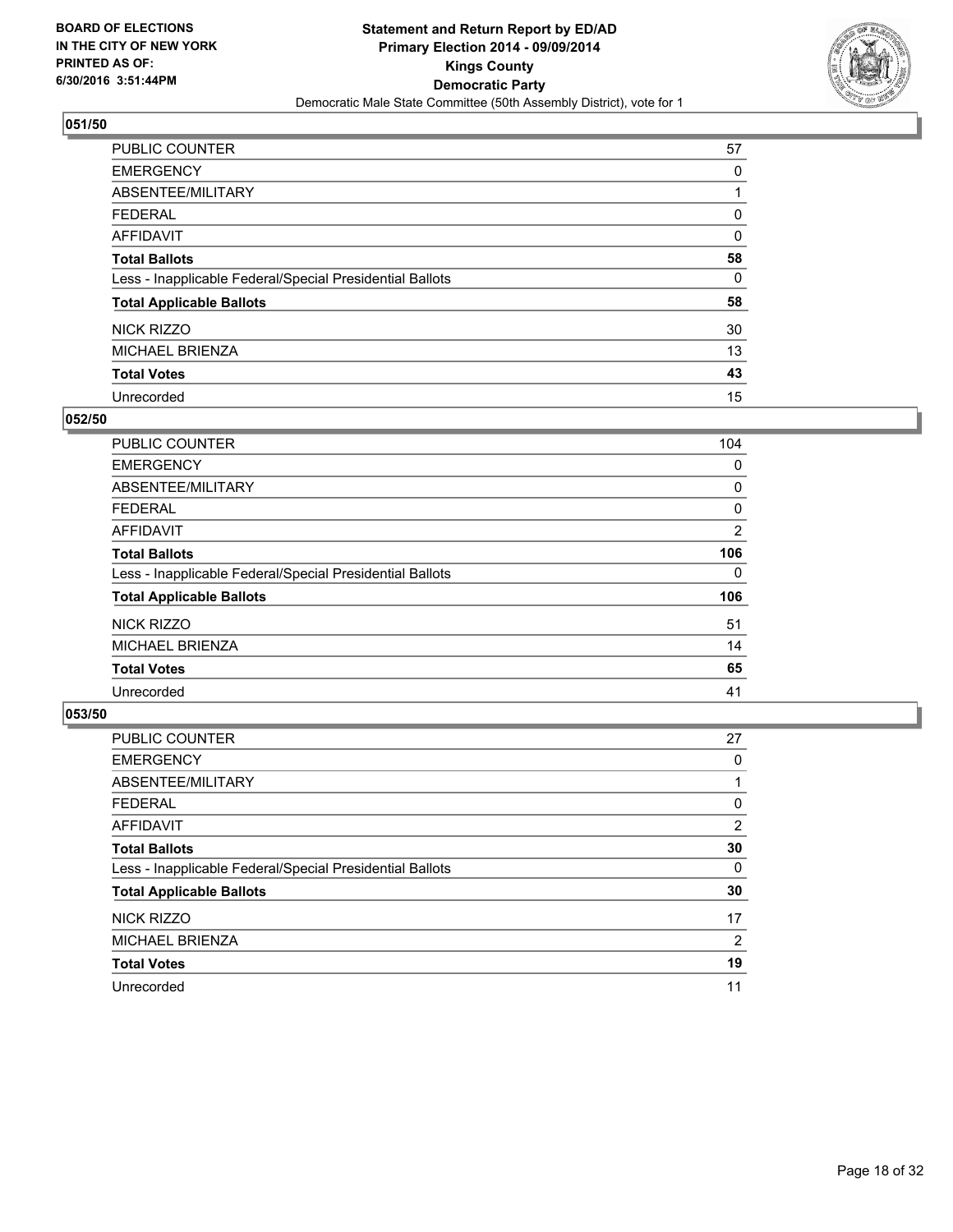

| PUBLIC COUNTER                                           | 28              |
|----------------------------------------------------------|-----------------|
| <b>EMERGENCY</b>                                         | 0               |
| ABSENTEE/MILITARY                                        | 0               |
| <b>FEDERAL</b>                                           | 0               |
| <b>AFFIDAVIT</b>                                         | 0               |
| <b>Total Ballots</b>                                     | 28              |
| Less - Inapplicable Federal/Special Presidential Ballots | 0               |
| <b>Total Applicable Ballots</b>                          | 28              |
| <b>NICK RIZZO</b>                                        | 12 <sup>2</sup> |
| <b>MICHAEL BRIENZA</b>                                   | 4               |
| <b>Total Votes</b>                                       | 16              |
| Unrecorded                                               | 12              |

#### **055/50**

| PUBLIC COUNTER                                           | 14 |
|----------------------------------------------------------|----|
| <b>EMERGENCY</b>                                         | 0  |
| ABSENTEE/MILITARY                                        | 0  |
| <b>FEDERAL</b>                                           | 0  |
| AFFIDAVIT                                                |    |
| <b>Total Ballots</b>                                     | 15 |
| Less - Inapplicable Federal/Special Presidential Ballots | 0  |
| <b>Total Applicable Ballots</b>                          | 15 |
| NICK RIZZO                                               | 10 |
| MICHAEL BRIENZA                                          | 3  |
| <b>Total Votes</b>                                       | 13 |
| Unrecorded                                               | 2  |
|                                                          |    |

| PUBLIC COUNTER                                           | 11 |
|----------------------------------------------------------|----|
| <b>EMERGENCY</b>                                         | 0  |
| ABSENTEE/MILITARY                                        | 0  |
| <b>FEDERAL</b>                                           | 0  |
| <b>AFFIDAVIT</b>                                         | 0  |
| <b>Total Ballots</b>                                     | 11 |
| Less - Inapplicable Federal/Special Presidential Ballots | 0  |
| <b>Total Applicable Ballots</b>                          | 11 |
| NICK RIZZO                                               | 4  |
| <b>MICHAEL BRIENZA</b>                                   |    |
| <b>Total Votes</b>                                       | 5  |
| Unrecorded                                               | 6  |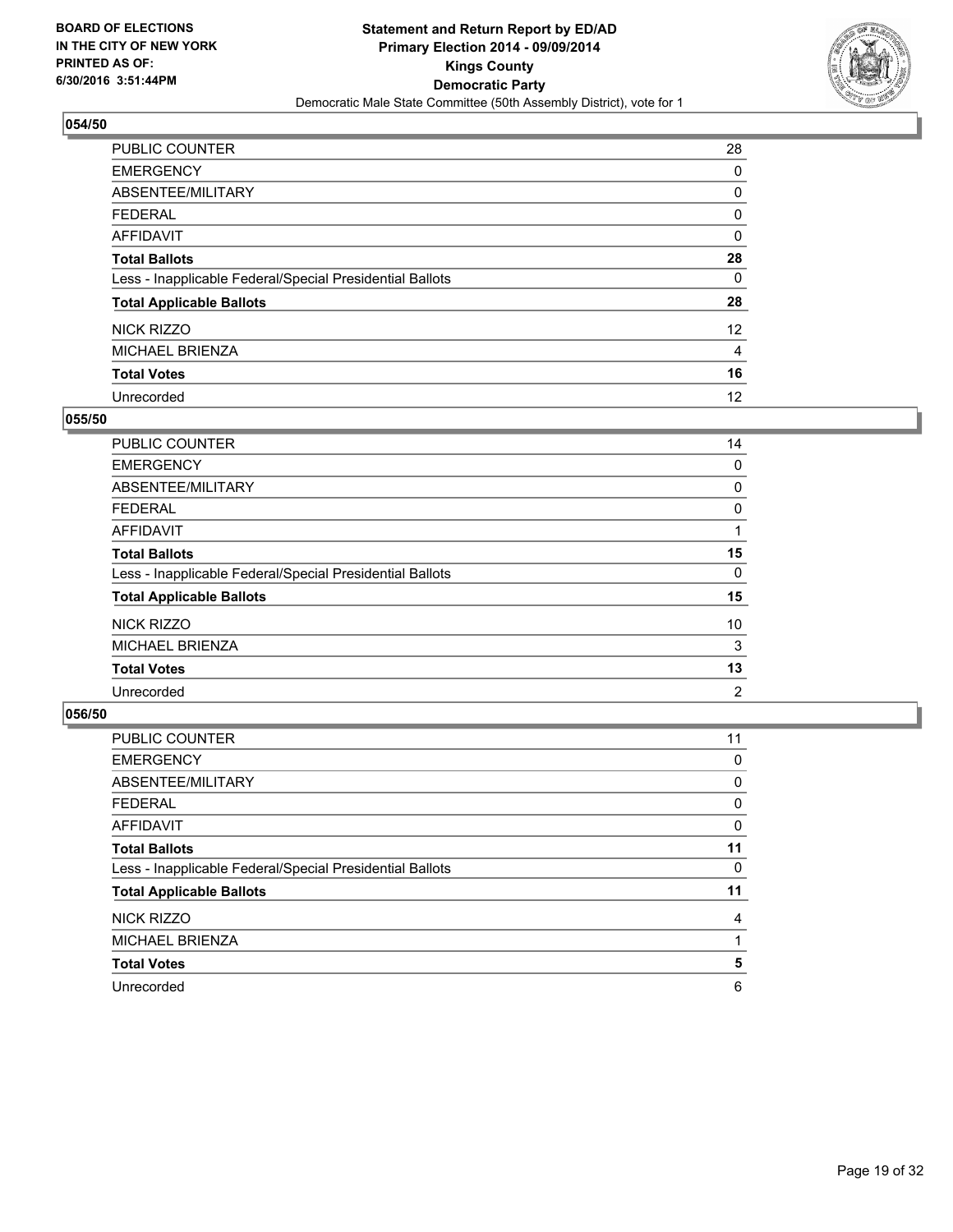

| <b>PUBLIC COUNTER</b>                                    | 83 |
|----------------------------------------------------------|----|
| <b>EMERGENCY</b>                                         | 0  |
| ABSENTEE/MILITARY                                        | 3  |
| <b>FEDERAL</b>                                           | 0  |
| <b>AFFIDAVIT</b>                                         | 0  |
| <b>Total Ballots</b>                                     | 86 |
| Less - Inapplicable Federal/Special Presidential Ballots | 0  |
| <b>Total Applicable Ballots</b>                          | 86 |
| NICK RIZZO                                               | 22 |
| <b>MICHAEL BRIENZA</b>                                   | 18 |
| <b>Total Votes</b>                                       | 40 |
| Unrecorded                                               | 46 |

#### **058/50**

| <b>PUBLIC COUNTER</b>                                    | 108 |
|----------------------------------------------------------|-----|
| <b>EMERGENCY</b>                                         | 0   |
| ABSENTEE/MILITARY                                        | 0   |
| <b>FEDERAL</b>                                           | 0   |
| AFFIDAVIT                                                | 0   |
| <b>Total Ballots</b>                                     | 108 |
| Less - Inapplicable Federal/Special Presidential Ballots | 0   |
| <b>Total Applicable Ballots</b>                          | 108 |
| NICK RIZZO                                               | 20  |
| <b>MICHAEL BRIENZA</b>                                   | 22  |
| <b>Total Votes</b>                                       | 42  |
| Unrecorded                                               | 66  |

| PUBLIC COUNTER                                           | 67 |
|----------------------------------------------------------|----|
| <b>EMERGENCY</b>                                         | 0  |
| ABSENTEE/MILITARY                                        |    |
| <b>FEDERAL</b>                                           | 0  |
| <b>AFFIDAVIT</b>                                         | 0  |
| <b>Total Ballots</b>                                     | 68 |
| Less - Inapplicable Federal/Special Presidential Ballots | 0  |
| <b>Total Applicable Ballots</b>                          | 68 |
| NICK RIZZO                                               | 9  |
| MICHAEL BRIENZA                                          | 12 |
| <b>Total Votes</b>                                       | 21 |
| Unrecorded                                               | 47 |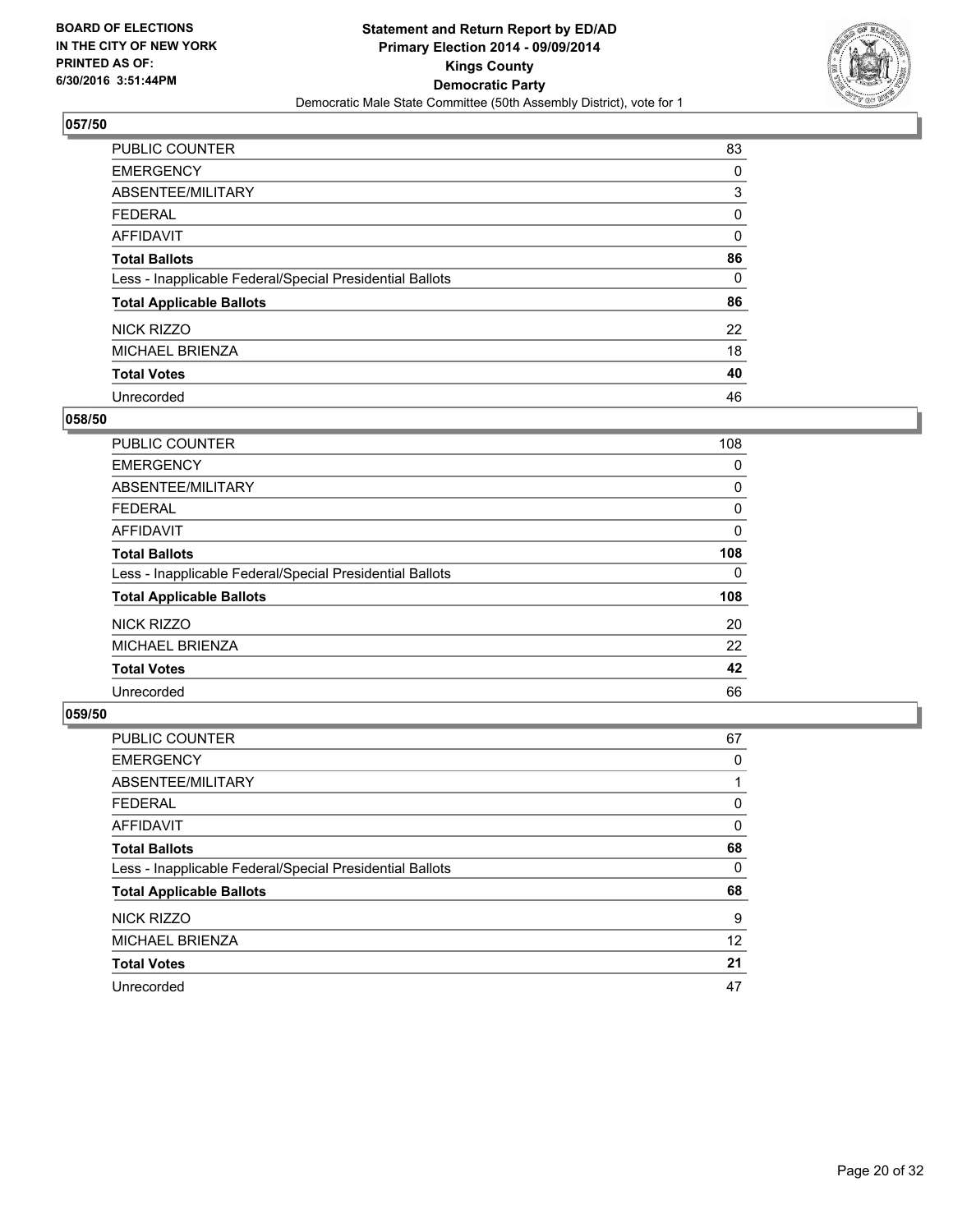

| <b>PUBLIC COUNTER</b>                                    | 155 |
|----------------------------------------------------------|-----|
| <b>EMERGENCY</b>                                         | 0   |
| ABSENTEE/MILITARY                                        | 0   |
| <b>FEDERAL</b>                                           | 0   |
| <b>AFFIDAVIT</b>                                         |     |
| <b>Total Ballots</b>                                     | 156 |
| Less - Inapplicable Federal/Special Presidential Ballots | 0   |
| <b>Total Applicable Ballots</b>                          | 156 |
| NICK RIZZO                                               | 15  |
| <b>MICHAEL BRIENZA</b>                                   | 34  |
| UNATTRIBUTABLE WRITE-IN (WRITE-IN)                       | 2   |
| <b>Total Votes</b>                                       | 51  |
| Unrecorded                                               | 105 |

### **061/50**

| <b>PUBLIC COUNTER</b>                                    | 93 |
|----------------------------------------------------------|----|
| <b>EMERGENCY</b>                                         | 0  |
| ABSENTEE/MILITARY                                        | 0  |
| <b>FEDERAL</b>                                           | 0  |
| AFFIDAVIT                                                | 0  |
| <b>Total Ballots</b>                                     | 93 |
| Less - Inapplicable Federal/Special Presidential Ballots | 0  |
| <b>Total Applicable Ballots</b>                          | 93 |
| NICK RIZZO                                               | 9  |
| <b>MICHAEL BRIENZA</b>                                   | 19 |
| <b>Total Votes</b>                                       | 28 |
| Unrecorded                                               | 65 |

| <b>PUBLIC COUNTER</b>                                    | 89 |
|----------------------------------------------------------|----|
| <b>EMERGENCY</b>                                         | 0  |
| ABSENTEE/MILITARY                                        | 0  |
| <b>FEDERAL</b>                                           | 0  |
| AFFIDAVIT                                                | 0  |
| <b>Total Ballots</b>                                     | 89 |
| Less - Inapplicable Federal/Special Presidential Ballots | 0  |
| <b>Total Applicable Ballots</b>                          | 89 |
| NICK RIZZO                                               | 24 |
| <b>MICHAEL BRIENZA</b>                                   | 16 |
| <b>Total Votes</b>                                       | 40 |
| Unrecorded                                               | 49 |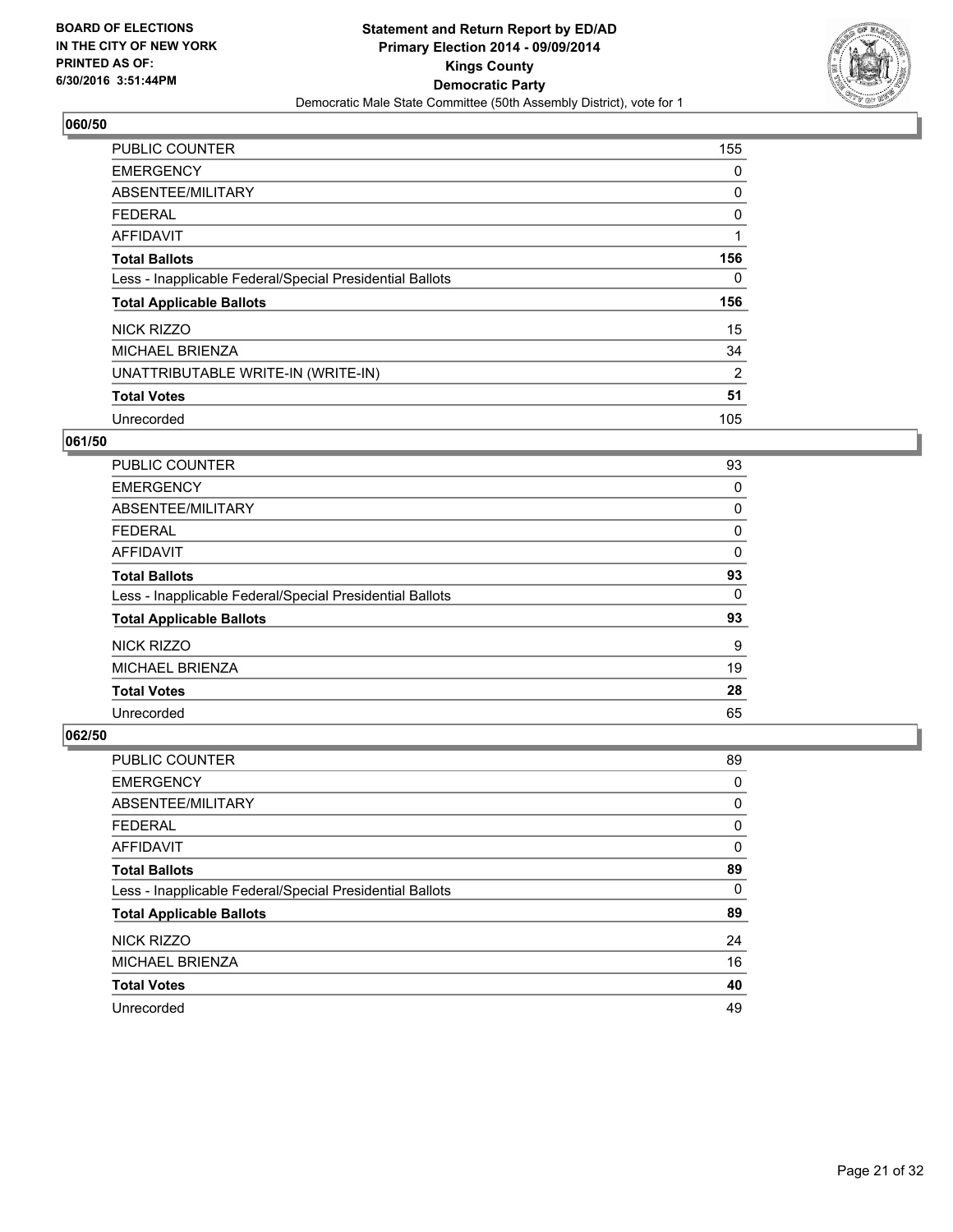

| PUBLIC COUNTER                                           | 97              |
|----------------------------------------------------------|-----------------|
| <b>EMERGENCY</b>                                         | 0               |
| ABSENTEE/MILITARY                                        | 0               |
| <b>FEDERAL</b>                                           | 0               |
| <b>AFFIDAVIT</b>                                         | 0               |
| <b>Total Ballots</b>                                     | 97              |
| Less - Inapplicable Federal/Special Presidential Ballots | 0               |
| <b>Total Applicable Ballots</b>                          | 97              |
| <b>NICK RIZZO</b>                                        | 12 <sup>2</sup> |
| MICHAEL BRIENZA                                          | 23              |
| <b>Total Votes</b>                                       | 35              |
| Unrecorded                                               | 62              |

## **064/50**

| <b>PUBLIC COUNTER</b>                                    | 68 |
|----------------------------------------------------------|----|
| <b>EMERGENCY</b>                                         | 0  |
| ABSENTEE/MILITARY                                        | 0  |
| <b>FEDERAL</b>                                           | 0  |
| AFFIDAVIT                                                | 0  |
| <b>Total Ballots</b>                                     | 68 |
| Less - Inapplicable Federal/Special Presidential Ballots | 0  |
| <b>Total Applicable Ballots</b>                          | 68 |
| NICK RIZZO                                               | 6  |
| <b>MICHAEL BRIENZA</b>                                   | 23 |
| UNATTRIBUTABLE WRITE-IN (WRITE-IN)                       | 2  |
| <b>Total Votes</b>                                       | 31 |
| Unrecorded                                               | 37 |

| <b>PUBLIC COUNTER</b>                                    | 81 |
|----------------------------------------------------------|----|
| <b>EMERGENCY</b>                                         | 0  |
| ABSENTEE/MILITARY                                        | 0  |
| <b>FEDERAL</b>                                           | 0  |
| AFFIDAVIT                                                | 0  |
| <b>Total Ballots</b>                                     | 81 |
| Less - Inapplicable Federal/Special Presidential Ballots | 0  |
| <b>Total Applicable Ballots</b>                          | 81 |
| NICK RIZZO                                               | 4  |
| MICHAEL BRIENZA                                          | 19 |
| <b>Total Votes</b>                                       | 23 |
| Unrecorded                                               | 58 |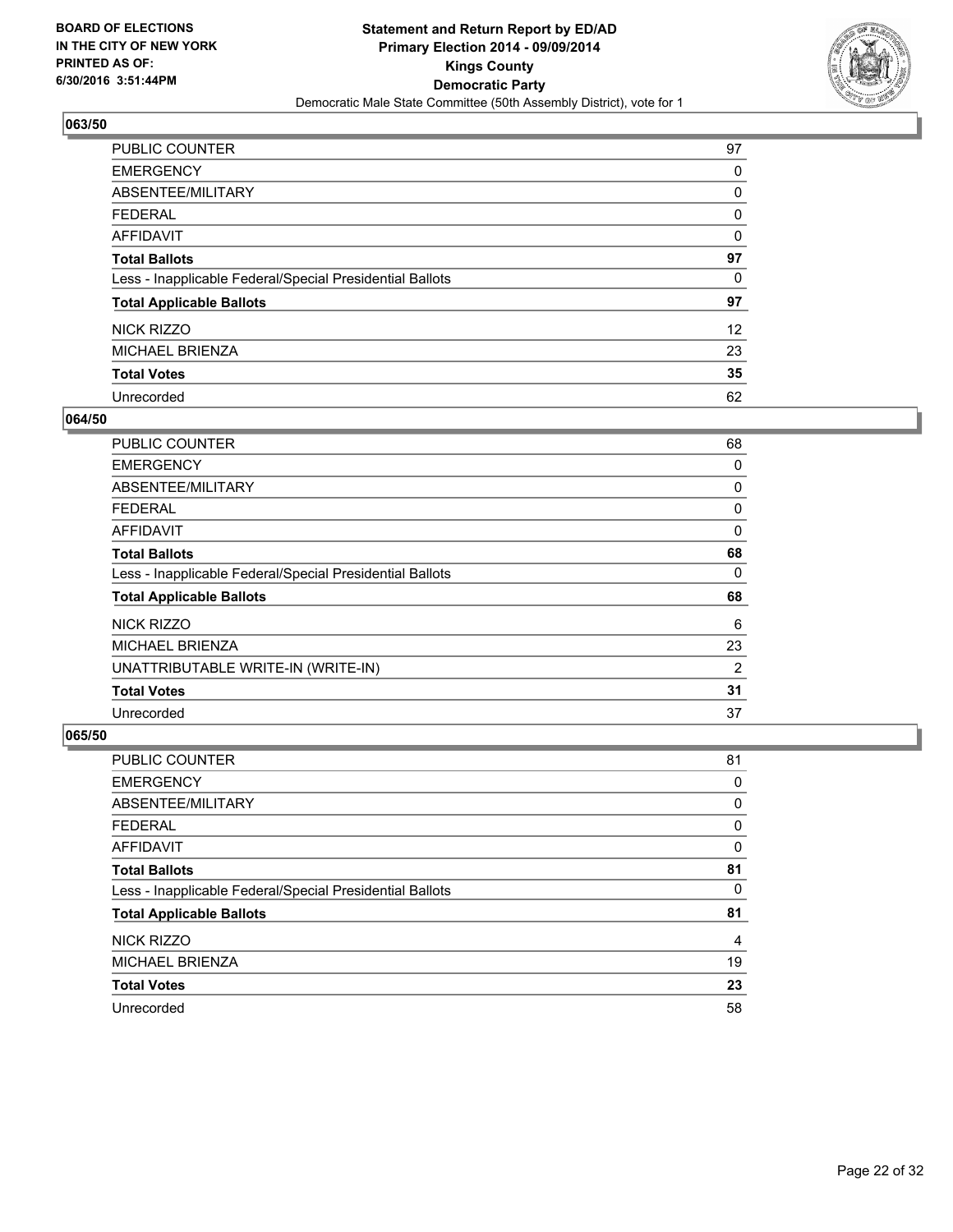

| <b>PUBLIC COUNTER</b>                                    | 92 |
|----------------------------------------------------------|----|
| <b>EMERGENCY</b>                                         | 0  |
| ABSENTEE/MILITARY                                        | 0  |
| <b>FEDERAL</b>                                           | 0  |
| <b>AFFIDAVIT</b>                                         | 0  |
| <b>Total Ballots</b>                                     | 92 |
| Less - Inapplicable Federal/Special Presidential Ballots | 0  |
| <b>Total Applicable Ballots</b>                          | 92 |
| NICK RIZZO                                               | 4  |
| <b>MICHAEL BRIENZA</b>                                   | 27 |
| UNATTRIBUTABLE WRITE-IN (WRITE-IN)                       | 1  |
| <b>Total Votes</b>                                       | 32 |
| Unrecorded                                               | 60 |

### **067/50**

| <b>PUBLIC COUNTER</b>                                    | 53 |
|----------------------------------------------------------|----|
| <b>EMERGENCY</b>                                         | 0  |
| ABSENTEE/MILITARY                                        | 0  |
| <b>FEDERAL</b>                                           | 0  |
| AFFIDAVIT                                                | 0  |
| <b>Total Ballots</b>                                     | 53 |
| Less - Inapplicable Federal/Special Presidential Ballots | 0  |
| <b>Total Applicable Ballots</b>                          | 53 |
| NICK RIZZO                                               | 4  |
| <b>MICHAEL BRIENZA</b>                                   | 23 |
| MARTIN MALAVE DILAN (WRITE-IN)                           | 1  |
| <b>Total Votes</b>                                       | 28 |
| Unrecorded                                               | 25 |

| PUBLIC COUNTER                                           | 73 |
|----------------------------------------------------------|----|
| <b>EMERGENCY</b>                                         | 0  |
| ABSENTEE/MILITARY                                        | 0  |
| <b>FEDERAL</b>                                           | 0  |
| AFFIDAVIT                                                | 0  |
| <b>Total Ballots</b>                                     | 73 |
| Less - Inapplicable Federal/Special Presidential Ballots | 0  |
| <b>Total Applicable Ballots</b>                          | 73 |
| NICK RIZZO                                               | 11 |
| MICHAEL BRIENZA                                          | 8  |
| <b>Total Votes</b>                                       | 19 |
| Unrecorded                                               | 54 |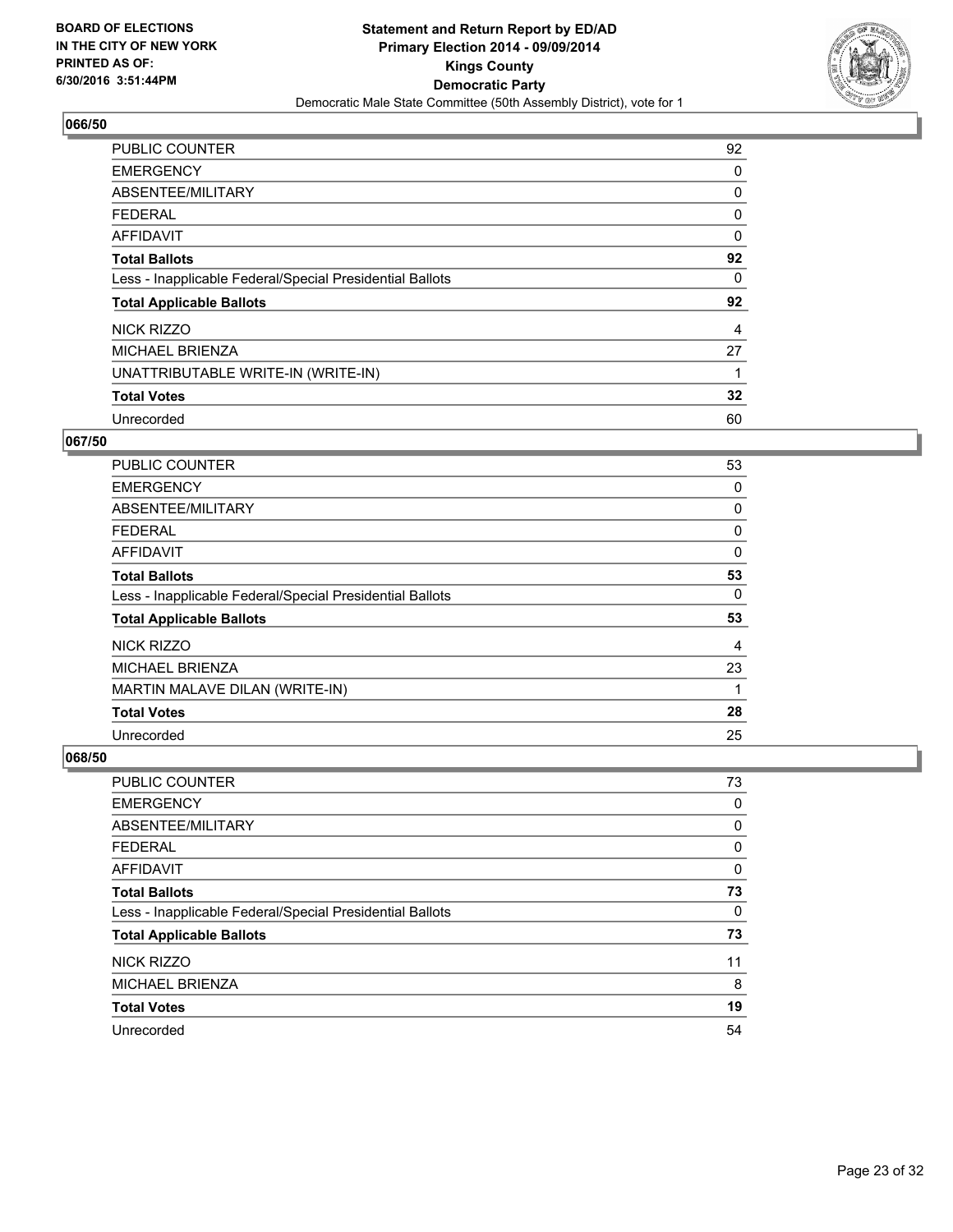

| <b>PUBLIC COUNTER</b>                                    | 102 |
|----------------------------------------------------------|-----|
| <b>EMERGENCY</b>                                         | 0   |
| ABSENTEE/MILITARY                                        |     |
| <b>FEDERAL</b>                                           | 0   |
| AFFIDAVIT                                                | 0   |
| <b>Total Ballots</b>                                     | 103 |
| Less - Inapplicable Federal/Special Presidential Ballots | 0   |
| <b>Total Applicable Ballots</b>                          | 103 |
| NICK RIZZO                                               | 11  |
| <b>MICHAEL BRIENZA</b>                                   | 27  |
| MIRAN SCHER (WRITE-IN)                                   |     |
| <b>Total Votes</b>                                       | 39  |
| Unrecorded                                               | 64  |

## **070/50**

| <b>PUBLIC COUNTER</b>                                    | 84       |
|----------------------------------------------------------|----------|
| <b>EMERGENCY</b>                                         | 0        |
| ABSENTEE/MILITARY                                        | 0        |
| <b>FEDERAL</b>                                           | 0        |
| AFFIDAVIT                                                | $\Omega$ |
| <b>Total Ballots</b>                                     | 84       |
| Less - Inapplicable Federal/Special Presidential Ballots | 0        |
| <b>Total Applicable Ballots</b>                          | 84       |
| NICK RIZZO                                               | 7        |
| <b>MICHAEL BRIENZA</b>                                   | 21       |
| MARTIN MALAVE DILAN (WRITE-IN)                           |          |
| UNATTRIBUTABLE WRITE-IN (WRITE-IN)                       | 1        |
| <b>Total Votes</b>                                       | 30       |
| Unrecorded                                               | 54       |

| PUBLIC COUNTER                                           | 36 |
|----------------------------------------------------------|----|
| <b>EMERGENCY</b>                                         | 0  |
| ABSENTEE/MILITARY                                        | 0  |
| <b>FEDERAL</b>                                           | 0  |
| <b>AFFIDAVIT</b>                                         | 0  |
| <b>Total Ballots</b>                                     | 36 |
| Less - Inapplicable Federal/Special Presidential Ballots | 0  |
| <b>Total Applicable Ballots</b>                          | 36 |
| NICK RIZZO                                               | 4  |
| <b>MICHAEL BRIENZA</b>                                   | 11 |
| MARTIN MALAVE DILAN (WRITE-IN)                           | 1  |
| <b>Total Votes</b>                                       | 16 |
| Unrecorded                                               | 20 |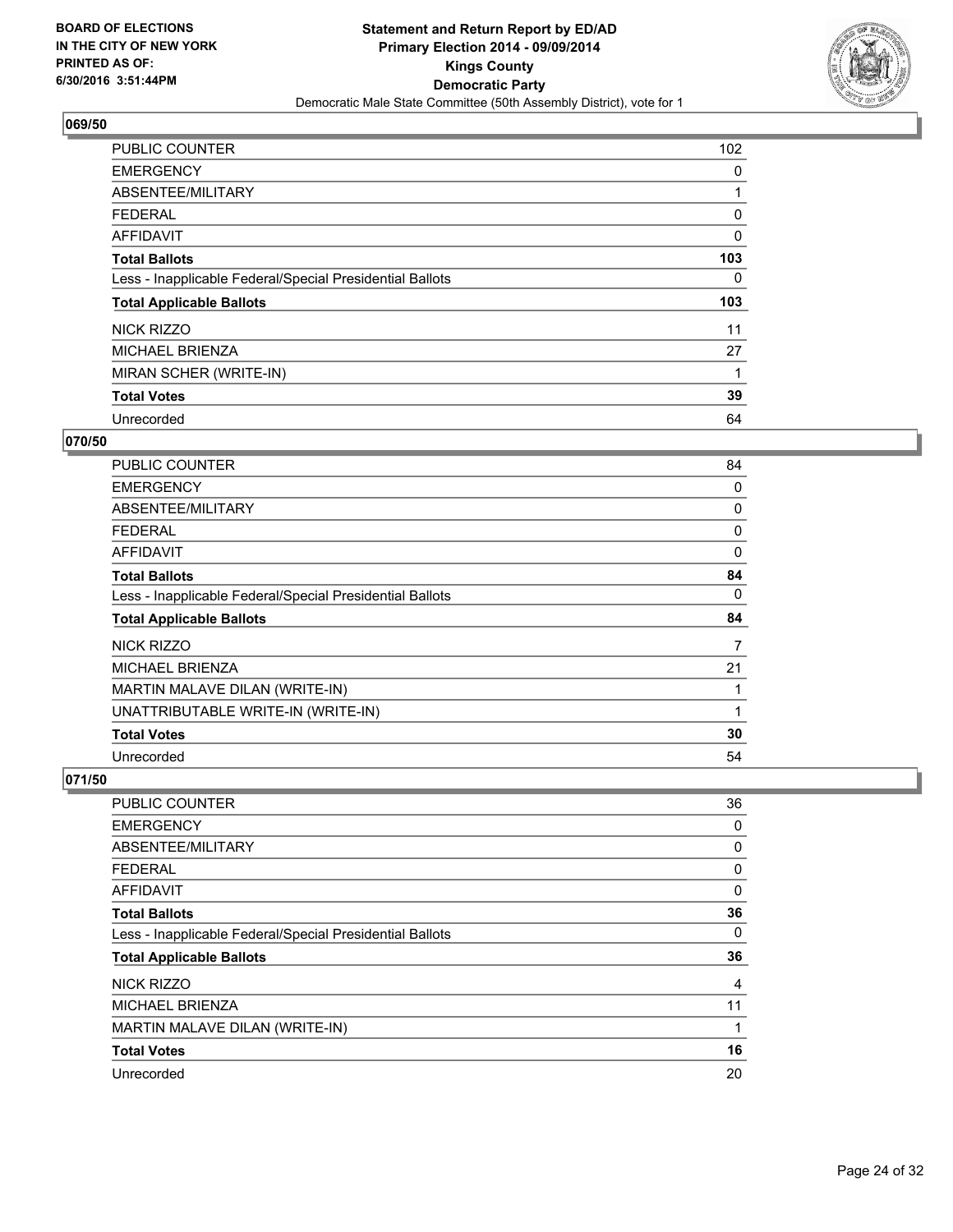

| <b>PUBLIC COUNTER</b>                                    | 54 |
|----------------------------------------------------------|----|
| <b>EMERGENCY</b>                                         | 0  |
| ABSENTEE/MILITARY                                        | 0  |
| <b>FEDERAL</b>                                           | 0  |
| <b>AFFIDAVIT</b>                                         | 0  |
| <b>Total Ballots</b>                                     | 54 |
| Less - Inapplicable Federal/Special Presidential Ballots | 0  |
| <b>Total Applicable Ballots</b>                          | 54 |
| NICK RIZZO                                               | 8  |
| <b>MICHAEL BRIENZA</b>                                   | 13 |
| UNATTRIBUTABLE WRITE-IN (WRITE-IN)                       | 2  |
| <b>Total Votes</b>                                       | 23 |
| Unrecorded                                               | 31 |

# **073/50**

| PUBLIC COUNTER                                           | 61             |
|----------------------------------------------------------|----------------|
| <b>EMERGENCY</b>                                         | 0              |
| ABSENTEE/MILITARY                                        | $\overline{2}$ |
| <b>FEDERAL</b>                                           | 0              |
| AFFIDAVIT                                                | 0              |
| <b>Total Ballots</b>                                     | 63             |
| Less - Inapplicable Federal/Special Presidential Ballots | 0              |
| <b>Total Applicable Ballots</b>                          | 63             |
| NICK RIZZO                                               |                |
| <b>MICHAEL BRIENZA</b>                                   | 14             |
| UNATTRIBUTABLE WRITE-IN (WRITE-IN)                       | 2              |
| <b>Total Votes</b>                                       | 17             |
| Unrecorded                                               | 46             |

| PUBLIC COUNTER                                           | 76 |
|----------------------------------------------------------|----|
| <b>EMERGENCY</b>                                         | 0  |
| ABSENTEE/MILITARY                                        | 13 |
| <b>FEDERAL</b>                                           | 0  |
| AFFIDAVIT                                                | 0  |
| <b>Total Ballots</b>                                     | 89 |
| Less - Inapplicable Federal/Special Presidential Ballots | 0  |
| <b>Total Applicable Ballots</b>                          | 89 |
| NICK RIZZO                                               | 7  |
| <b>MICHAEL BRIENZA</b>                                   | 38 |
| <b>Total Votes</b>                                       | 45 |
| Unrecorded                                               | 44 |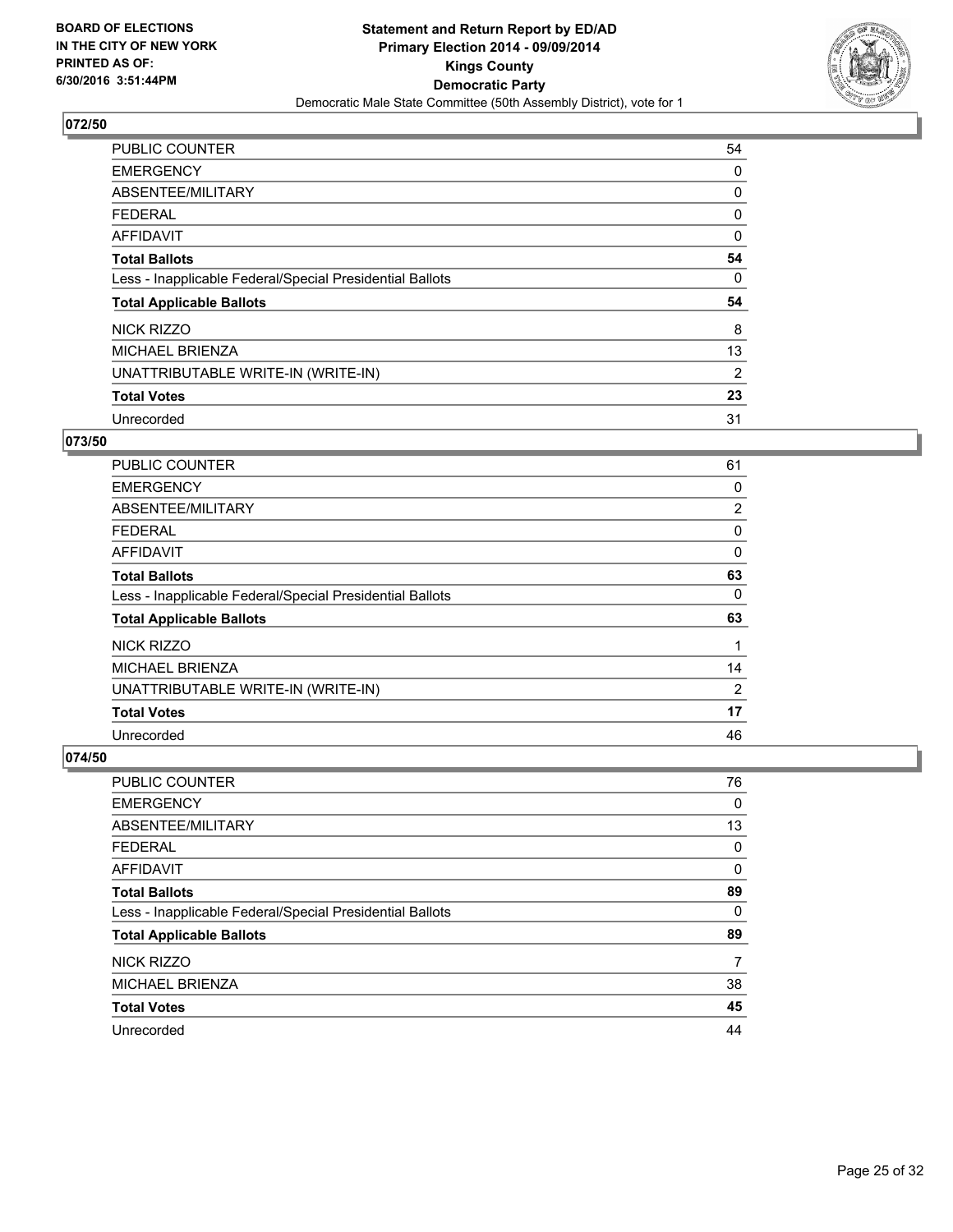

| PUBLIC COUNTER                                           | 87 |
|----------------------------------------------------------|----|
| <b>EMERGENCY</b>                                         | 0  |
| ABSENTEE/MILITARY                                        | 0  |
| <b>FEDERAL</b>                                           | 0  |
| AFFIDAVIT                                                |    |
| <b>Total Ballots</b>                                     | 88 |
| Less - Inapplicable Federal/Special Presidential Ballots | 0  |
| <b>Total Applicable Ballots</b>                          | 88 |
| <b>NICK RIZZO</b>                                        | 2  |
| <b>MICHAEL BRIENZA</b>                                   | 16 |
| MARTIN MALAVE DILAN (WRITE-IN)                           | 2  |
| <b>Total Votes</b>                                       | 20 |
| Unrecorded                                               | 68 |

## **076/50**

| PUBLIC COUNTER                                           | 109 |
|----------------------------------------------------------|-----|
| <b>EMERGENCY</b>                                         | 0   |
| ABSENTEE/MILITARY                                        | 0   |
| <b>FEDERAL</b>                                           | 0   |
| <b>AFFIDAVIT</b>                                         | 2   |
| <b>Total Ballots</b>                                     | 111 |
| Less - Inapplicable Federal/Special Presidential Ballots | 0   |
| <b>Total Applicable Ballots</b>                          | 111 |
| NICK RIZZO                                               | 7   |
| <b>MICHAEL BRIENZA</b>                                   | 37  |
| JOEL WEISS (WRITE-IN)                                    | 2   |
| MARTIN MALAVA DILAN (WRITE-IN)                           | 1   |
| MARTIN MALAVE DILAN (WRITE-IN)                           | 1   |
| UNATTRIBUTABLE WRITE-IN (WRITE-IN)                       | 3   |
| <b>Total Votes</b>                                       | 51  |
| Unrecorded                                               | 60  |

| <b>PUBLIC COUNTER</b>                                    | 110 |
|----------------------------------------------------------|-----|
| <b>EMERGENCY</b>                                         | 0   |
| ABSENTEE/MILITARY                                        | 0   |
| <b>FEDERAL</b>                                           | 0   |
| AFFIDAVIT                                                | 0   |
| <b>Total Ballots</b>                                     | 110 |
| Less - Inapplicable Federal/Special Presidential Ballots | 0   |
| <b>Total Applicable Ballots</b>                          | 110 |
| <b>NICK RIZZO</b>                                        | 5   |
| <b>MICHAEL BRIENZA</b>                                   | 33  |
| DAVID NIEDERMAN (WRITE-IN)                               | 4   |
| <b>Total Votes</b>                                       | 42  |
| Unrecorded                                               | 68  |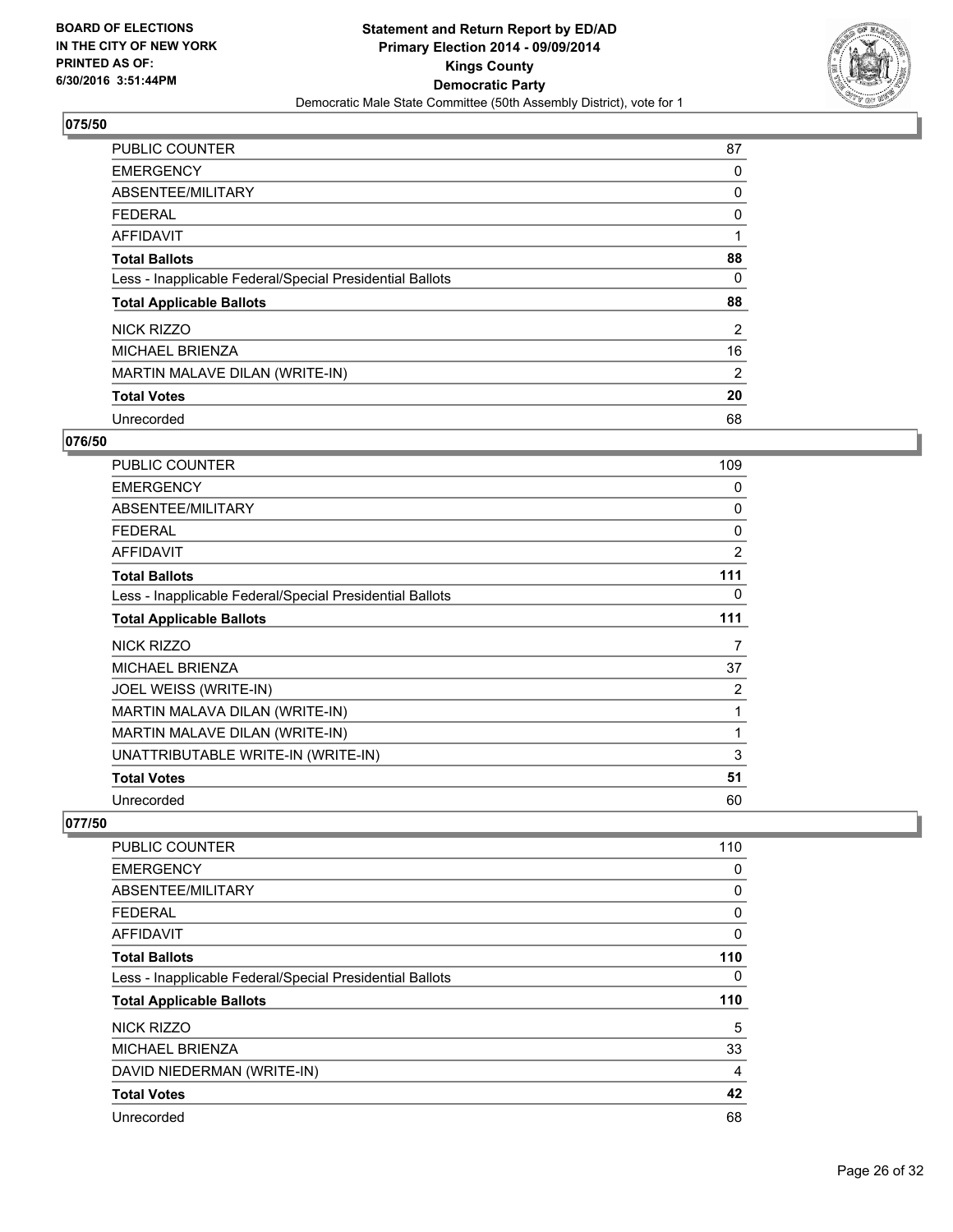

| <b>PUBLIC COUNTER</b>                                    | 101 |
|----------------------------------------------------------|-----|
| <b>EMERGENCY</b>                                         | 0   |
| ABSENTEE/MILITARY                                        | 0   |
| <b>FEDERAL</b>                                           | 0   |
| <b>AFFIDAVIT</b>                                         | 0   |
| <b>Total Ballots</b>                                     | 101 |
| Less - Inapplicable Federal/Special Presidential Ballots | 0   |
| <b>Total Applicable Ballots</b>                          | 101 |
| NICK RIZZO                                               | 0   |
| <b>MICHAEL BRIENZA</b>                                   | 39  |
| MARTIN MALAVE DILAN (WRITE-IN)                           | 6   |
| <b>Total Votes</b>                                       | 45  |
| Unrecorded                                               | 56  |

## **079/50**

| PUBLIC COUNTER                                           | 91           |
|----------------------------------------------------------|--------------|
| <b>EMERGENCY</b>                                         | 0            |
| <b>ABSENTEE/MILITARY</b>                                 | 0            |
| <b>FEDERAL</b>                                           | 0            |
| <b>AFFIDAVIT</b>                                         | $\mathbf{0}$ |
| <b>Total Ballots</b>                                     | 91           |
| Less - Inapplicable Federal/Special Presidential Ballots | 0            |
| <b>Total Applicable Ballots</b>                          | 91           |
| <b>NICK RIZZO</b>                                        | 4            |
| <b>MICHAEL BRIENZA</b>                                   | 26           |
| MARTIN MALAVE DILAN (WRITE-IN)                           | 2            |
| NEWINA WEIR (WRITE-IN)                                   | 2            |
| UNATTRIBUTABLE WRITE-IN (WRITE-IN)                       | 2            |
| <b>Total Votes</b>                                       | 36           |
| Unrecorded                                               | 55           |

| PUBLIC COUNTER                                           | 83 |
|----------------------------------------------------------|----|
| <b>EMERGENCY</b>                                         | 0  |
| ABSENTEE/MILITARY                                        | 0  |
| <b>FEDERAL</b>                                           | 0  |
| AFFIDAVIT                                                | 0  |
| <b>Total Ballots</b>                                     | 83 |
| Less - Inapplicable Federal/Special Presidential Ballots | 0  |
| <b>Total Applicable Ballots</b>                          | 83 |
| NICK RIZZO                                               | 4  |
| <b>MICHAEL BRIENZA</b>                                   | 26 |
| MARTIN MALAVA DILAN (WRITE-IN)                           | 2  |
| <b>Total Votes</b>                                       | 32 |
| Unrecorded                                               | 51 |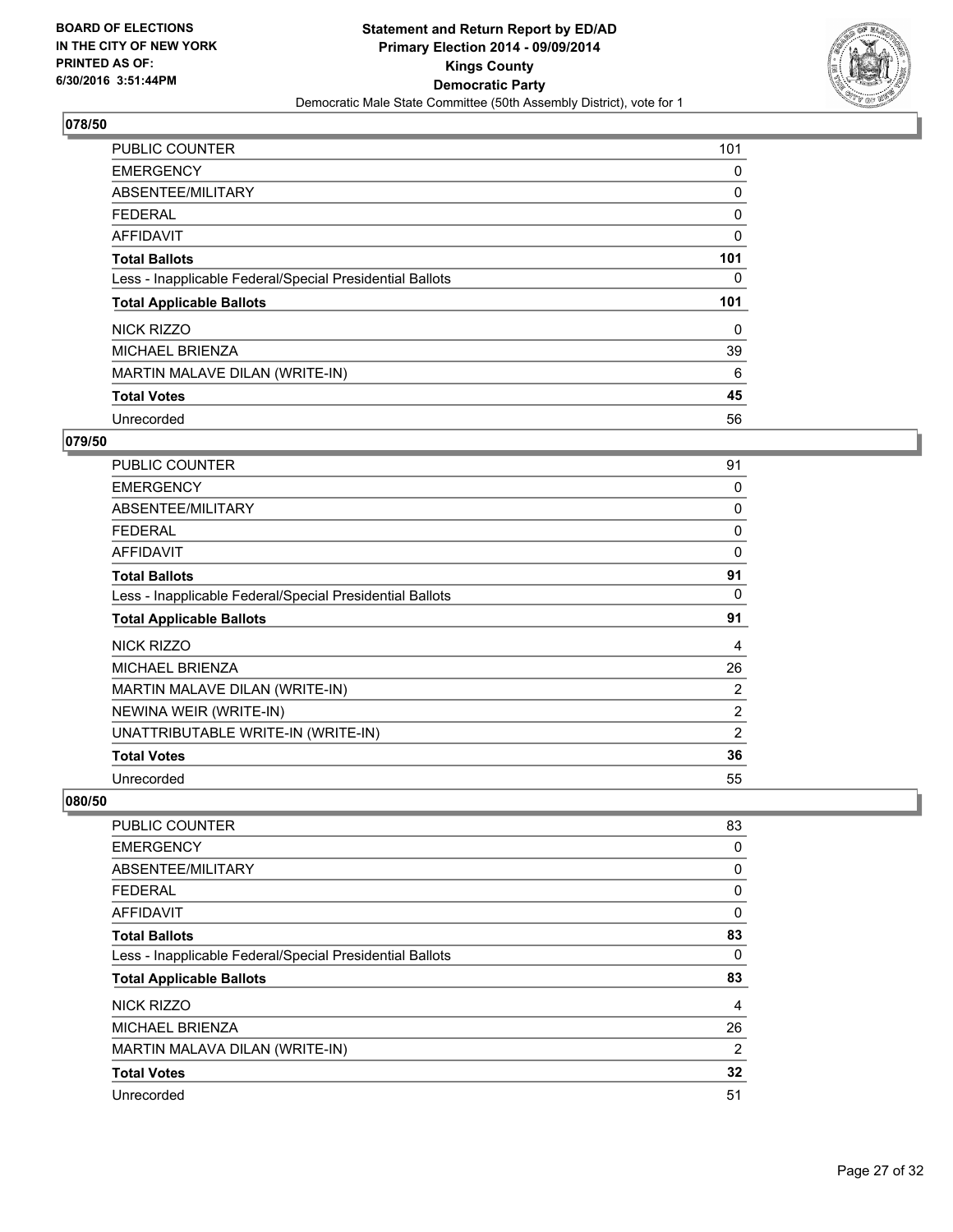

| <b>PUBLIC COUNTER</b>                                    | 10           |
|----------------------------------------------------------|--------------|
| <b>EMERGENCY</b>                                         | 0            |
| ABSENTEE/MILITARY                                        | 0            |
| <b>FEDERAL</b>                                           | 0            |
| <b>AFFIDAVIT</b>                                         | 0            |
| <b>Total Ballots</b>                                     | 10           |
| Less - Inapplicable Federal/Special Presidential Ballots | 0            |
| <b>Total Applicable Ballots</b>                          | 10           |
| NICK RIZZO                                               |              |
| <b>MICHAEL BRIENZA</b>                                   |              |
| <b>Total Votes</b>                                       | $\mathbf{2}$ |
| Unrecorded                                               | 8            |

## **082/50**

| PUBLIC COUNTER                                           | 40 |
|----------------------------------------------------------|----|
| <b>EMERGENCY</b>                                         | 0  |
| ABSENTEE/MILITARY                                        | 0  |
| <b>FEDERAL</b>                                           | 0  |
| <b>AFFIDAVIT</b>                                         | 0  |
| <b>Total Ballots</b>                                     | 40 |
| Less - Inapplicable Federal/Special Presidential Ballots | 0  |
| <b>Total Applicable Ballots</b>                          | 40 |
| NICK RIZZO                                               | 5  |
| <b>MICHAEL BRIENZA</b>                                   | 11 |
| <b>Total Votes</b>                                       | 16 |
| Unrecorded                                               | 24 |

| <b>PUBLIC COUNTER</b>                                    | 49 |
|----------------------------------------------------------|----|
| <b>EMERGENCY</b>                                         | 0  |
| ABSENTEE/MILITARY                                        | 0  |
| <b>FEDERAL</b>                                           | 0  |
| <b>AFFIDAVIT</b>                                         | 0  |
| <b>Total Ballots</b>                                     | 49 |
| Less - Inapplicable Federal/Special Presidential Ballots | 0  |
| <b>Total Applicable Ballots</b>                          | 49 |
| NICK RIZZO                                               | 12 |
| <b>MICHAEL BRIENZA</b>                                   | 7  |
| ABORON KAWFMAN (WRITE-IN)                                | 1  |
| MARTIN MALAVE DILAN (WRITE-IN)                           | 1  |
| <b>Total Votes</b>                                       | 21 |
| Unrecorded                                               | 28 |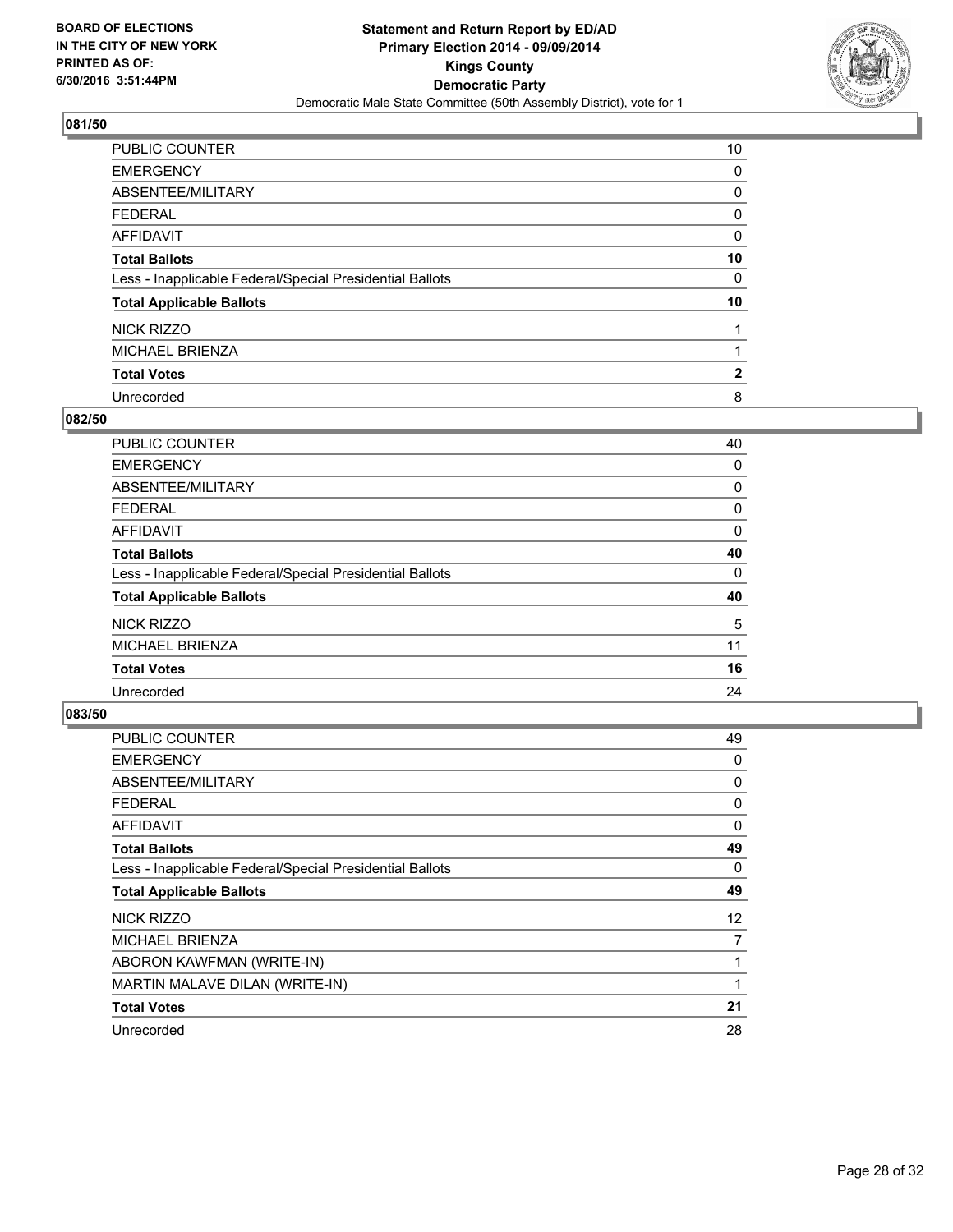

| PUBLIC COUNTER                                           | 13 |
|----------------------------------------------------------|----|
| <b>EMERGENCY</b>                                         | 0  |
| ABSENTEE/MILITARY                                        | 0  |
| <b>FEDERAL</b>                                           | 0  |
| <b>AFFIDAVIT</b>                                         | 0  |
| <b>Total Ballots</b>                                     | 13 |
| Less - Inapplicable Federal/Special Presidential Ballots | 0  |
| <b>Total Applicable Ballots</b>                          | 13 |
| <b>NICK RIZZO</b>                                        | 3  |
| <b>MICHAEL BRIENZA</b>                                   | 4  |
| <b>Total Votes</b>                                       |    |
| Unrecorded                                               | 6  |

#### **085/50**

| <b>PUBLIC COUNTER</b>                                    | 12             |
|----------------------------------------------------------|----------------|
| <b>EMERGENCY</b>                                         | 0              |
| ABSENTEE/MILITARY                                        | $\mathbf 0$    |
| <b>FEDERAL</b>                                           | 0              |
| AFFIDAVIT                                                | 1              |
| <b>Total Ballots</b>                                     | 13             |
| Less - Inapplicable Federal/Special Presidential Ballots | 0              |
| <b>Total Applicable Ballots</b>                          | 13             |
| NICK RIZZO                                               | 4              |
| <b>MICHAEL BRIENZA</b>                                   | $\overline{4}$ |
| <b>Total Votes</b>                                       | 8              |
| Unrecorded                                               | 5              |
| 086/50 COMBINED into: 084/50                             |                |

| PUBLIC COUNTER                                           | 6 |
|----------------------------------------------------------|---|
| <b>EMERGENCY</b>                                         | 0 |
| ABSENTEE/MILITARY                                        | 0 |
| FEDERAL                                                  | 0 |
| AFFIDAVIT                                                | 2 |
| <b>Total Ballots</b>                                     | 8 |
| Less - Inapplicable Federal/Special Presidential Ballots | 0 |
| <b>Total Applicable Ballots</b>                          | 8 |
| <b>NICK RIZZO</b>                                        | 6 |
| <b>MICHAEL BRIENZA</b>                                   |   |
| <b>Total Votes</b>                                       |   |
| Unrecorded                                               |   |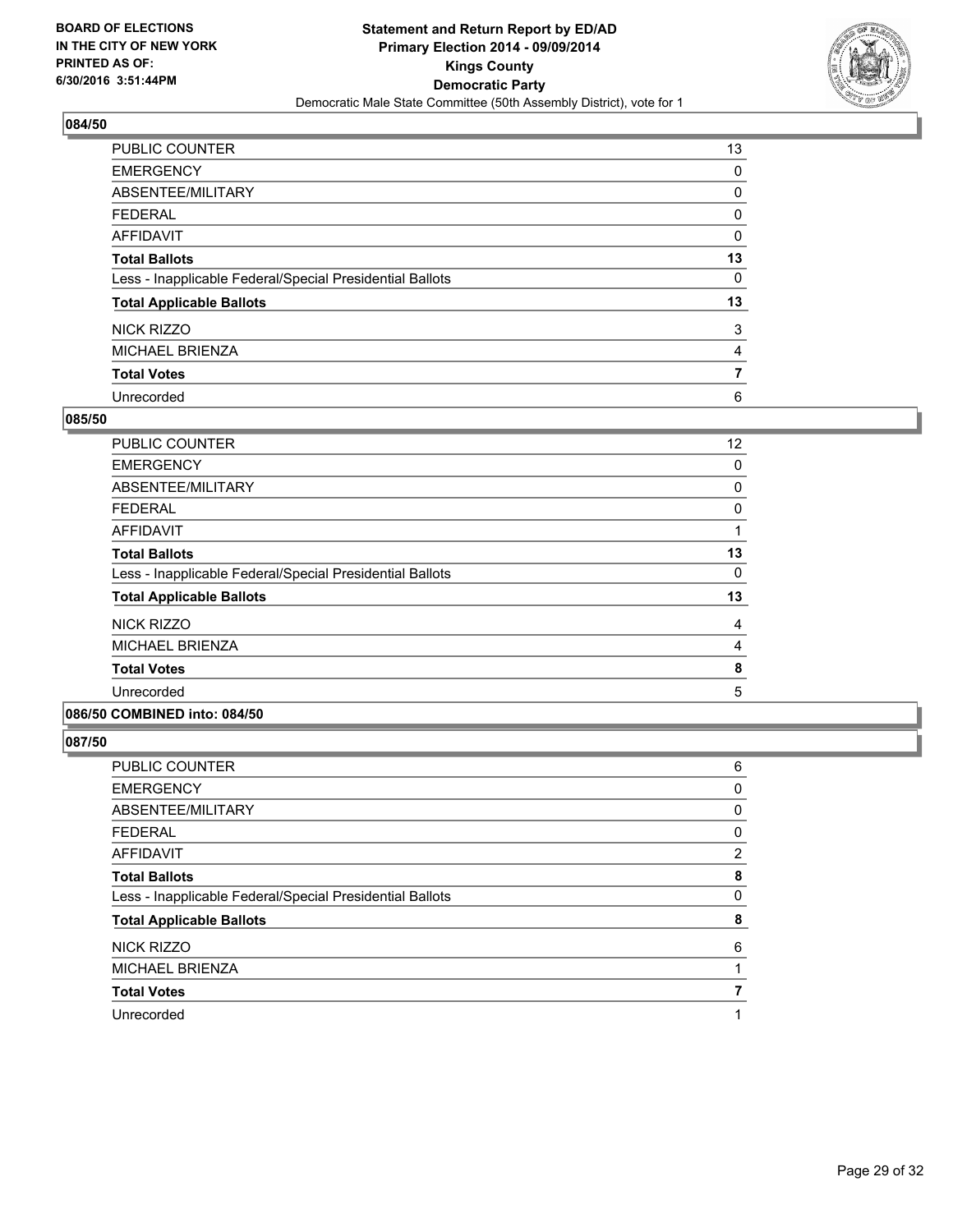

| <b>PUBLIC COUNTER</b>                                    | 3              |
|----------------------------------------------------------|----------------|
| <b>EMERGENCY</b>                                         | 0              |
| ABSENTEE/MILITARY                                        | 0              |
| <b>FEDERAL</b>                                           | 0              |
| <b>AFFIDAVIT</b>                                         | 0              |
| <b>Total Ballots</b>                                     | 3              |
| Less - Inapplicable Federal/Special Presidential Ballots | 0              |
| <b>Total Applicable Ballots</b>                          | 3              |
| <b>NICK RIZZO</b>                                        | 0              |
| <b>MICHAEL BRIENZA</b>                                   |                |
| <b>Total Votes</b>                                       |                |
| Unrecorded                                               | $\overline{2}$ |

#### **089/50**

| PUBLIC COUNTER                                           | 60 |
|----------------------------------------------------------|----|
| <b>EMERGENCY</b>                                         | 0  |
| ABSENTEE/MILITARY                                        | 0  |
| <b>FEDERAL</b>                                           | 0  |
| AFFIDAVIT                                                | 0  |
| <b>Total Ballots</b>                                     | 60 |
| Less - Inapplicable Federal/Special Presidential Ballots | 0  |
| <b>Total Applicable Ballots</b>                          | 60 |
| NICK RIZZO                                               | 27 |
| <b>MICHAEL BRIENZA</b>                                   | 13 |
| UNATTRIBUTABLE WRITE-IN (WRITE-IN)                       | 1  |
| <b>Total Votes</b>                                       | 41 |
| Unrecorded                                               | 19 |

| PUBLIC COUNTER                                           | 18 |
|----------------------------------------------------------|----|
| <b>EMERGENCY</b>                                         | 0  |
| ABSENTEE/MILITARY                                        | 0  |
| <b>FEDERAL</b>                                           | 0  |
| AFFIDAVIT                                                | 0  |
| <b>Total Ballots</b>                                     | 18 |
| Less - Inapplicable Federal/Special Presidential Ballots | 0  |
| <b>Total Applicable Ballots</b>                          | 18 |
| NICK RIZZO                                               | 7  |
| <b>MICHAEL BRIENZA</b>                                   | 6  |
| <b>Total Votes</b>                                       | 13 |
| Unrecorded                                               | 5  |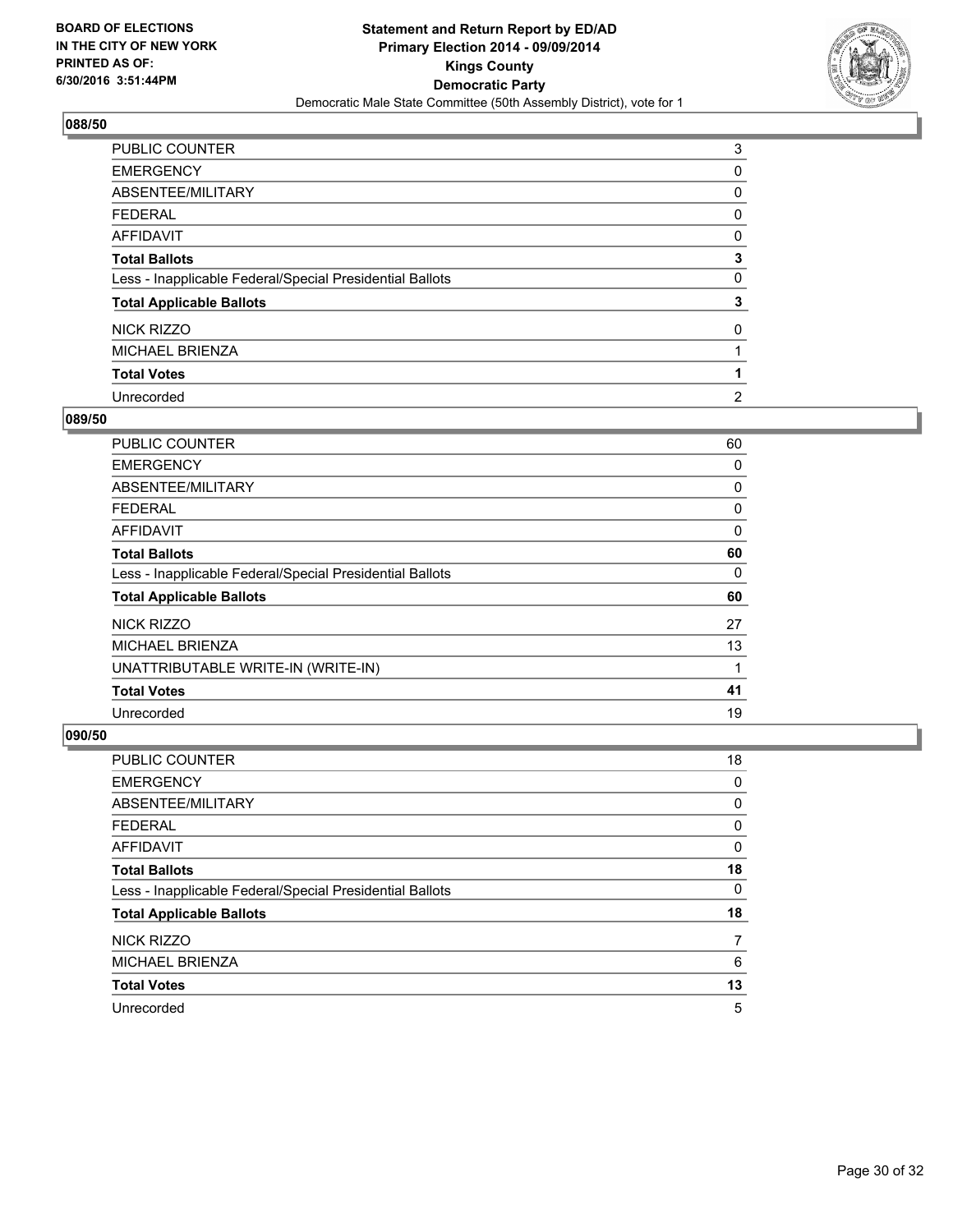

| PUBLIC COUNTER                                           | 58             |
|----------------------------------------------------------|----------------|
| <b>EMERGENCY</b>                                         | 0              |
| ABSENTEE/MILITARY                                        | $\overline{2}$ |
| <b>FEDERAL</b>                                           | 0              |
| AFFIDAVIT                                                | 0              |
| <b>Total Ballots</b>                                     | 60             |
| Less - Inapplicable Federal/Special Presidential Ballots | 0              |
| <b>Total Applicable Ballots</b>                          | 60             |
| NICK RIZZO                                               | 29             |
| <b>MICHAEL BRIENZA</b>                                   | 13             |
| <b>Total Votes</b>                                       | 42             |
| Unrecorded                                               | 18             |

#### **092/50**

| PUBLIC COUNTER                                           | 56             |
|----------------------------------------------------------|----------------|
| <b>EMERGENCY</b>                                         | 0              |
| ABSENTEE/MILITARY                                        | 0              |
| <b>FEDERAL</b>                                           | 0              |
| <b>AFFIDAVIT</b>                                         | $\overline{2}$ |
| <b>Total Ballots</b>                                     | 58             |
| Less - Inapplicable Federal/Special Presidential Ballots | 0              |
| <b>Total Applicable Ballots</b>                          | 58             |
| NICK RIZZO                                               | 25             |
| <b>MICHAEL BRIENZA</b>                                   | 15             |
| <b>Total Votes</b>                                       | 40             |
| Unrecorded                                               | 18             |
| .<br>-- - - - - -                                        |                |

#### **093/50 COMBINED into: 014/50**

**094/50** 

| PUBLIC COUNTER                                           | 3 |
|----------------------------------------------------------|---|
| EMERGENCY                                                | 0 |
| ABSENTEE/MILITARY                                        | 0 |
| FEDERAL                                                  | 0 |
| AFFIDAVIT                                                | 0 |
| <b>Total Ballots</b>                                     | 3 |
| Less - Inapplicable Federal/Special Presidential Ballots | 0 |
| <b>Total Applicable Ballots</b>                          | 3 |
| NICK RIZZO                                               | 2 |
| MICHAEL BRIENZA                                          |   |
| <b>Total Votes</b>                                       | 3 |
|                                                          |   |

**095/50 COMBINED into: 013/50**

**096/50 COMBINED into: 013/50**

**097/50 COMBINED into: 071/50**

**098/50 COMBINED into: 088/50**

**099/50 COMBINED into: 013/50**